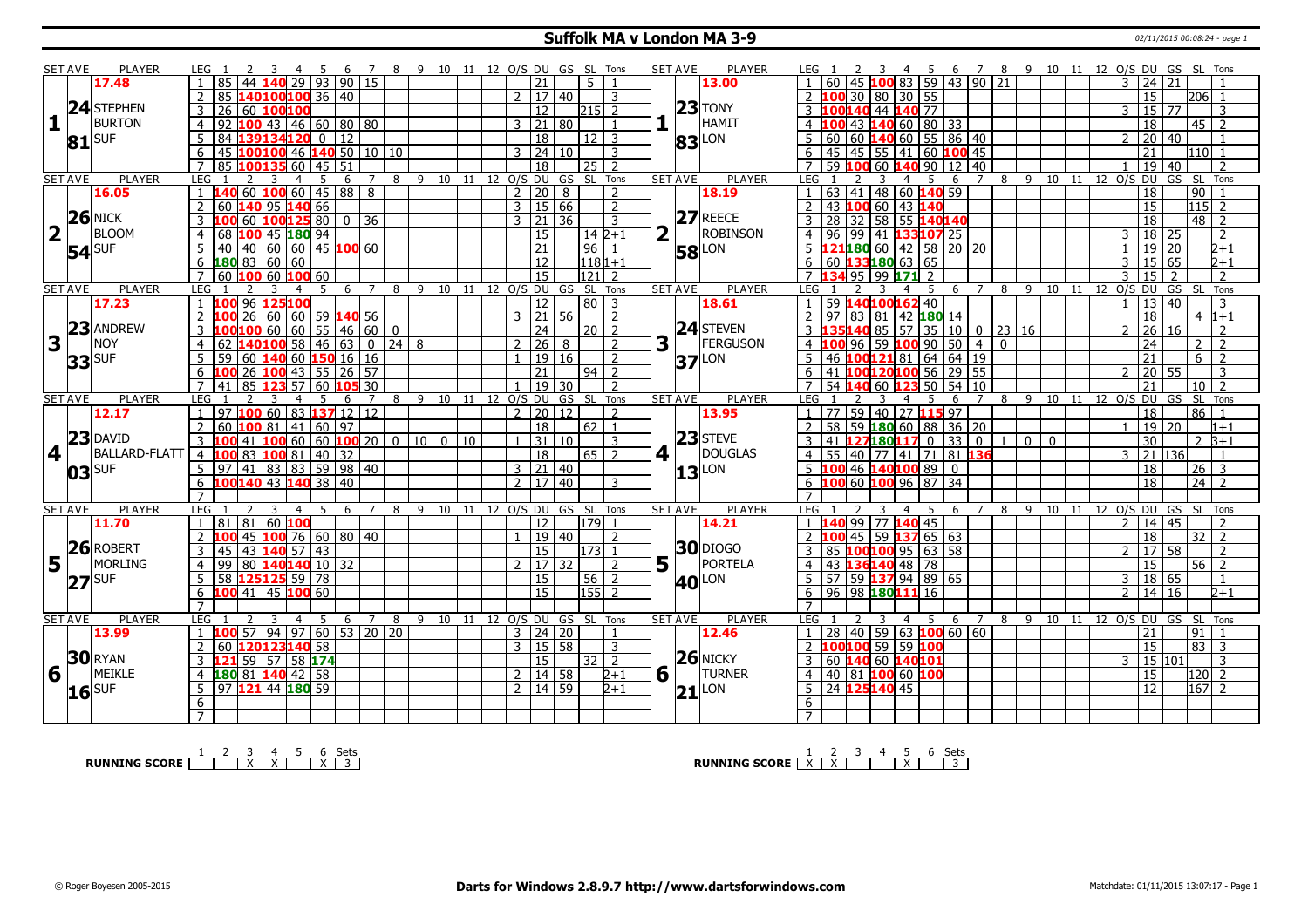## **Suffolk MA v London MA 3-9** 02/11/2015 00:08:24 - page 2

|                  | <b>SET AVE</b>      | <b>PLAYER</b>  | LEG 1                                                                                                                     | 3 4 5 6 7 8 9 10 11 12 O/S DU GS SL Tons  |          |     |                                  |                              |  |               |                     |            |                                  |                | <b>SET AVE</b> | <b>PLAYER</b>       | LEG 1                          |                                         |                                  |   | 3 4 5 6 7 8 9 10 11 12 O/S DU GS SL Tons |  |                |                                    |                              |                         |
|------------------|---------------------|----------------|---------------------------------------------------------------------------------------------------------------------------|-------------------------------------------|----------|-----|----------------------------------|------------------------------|--|---------------|---------------------|------------|----------------------------------|----------------|----------------|---------------------|--------------------------------|-----------------------------------------|----------------------------------|---|------------------------------------------|--|----------------|------------------------------------|------------------------------|-------------------------|
|                  |                     | 9.78           | $\overline{1}$                                                                                                            | $55 61 $ 140 45 60 40                     |          |     |                                  |                              |  |               | $2 \mid 20 \mid 40$ |            | $\overline{z}$                   |                |                | 13.19               | <b>60</b>                      | 43                                      | 55 81 39 41 60                   |   |                                          |  |                | 21                                 | 122                          |                         |
|                  |                     |                | 43   42   44   <mark>140</mark> 36   50<br>$\overline{2}$                                                                 |                                           |          |     |                                  |                              |  |               | 18                  |            | 146 l1                           |                |                |                     | 2                              | 42 100140139 58                         |                                  |   |                                          |  |                | $2 \mid 17 \mid 58$                |                              | 3                       |
|                  |                     | $23$ WAYNE     | <b>100</b>                                                                                                                | 54 100 99 27 57 44                        |          |     |                                  |                              |  |               | $\overline{21}$     |            | $\boxed{20}$ 2                   |                |                | $24$ TOMMY          |                                |                                         |                                  |   | 38 66 48 60 97 52 40                     |  |                | 3 24 40                            |                              | $\mathbf{1}$            |
| 7                |                     | <b>HAMMOND</b> | 82 99 45 90 81 64<br>4                                                                                                    |                                           |          |     |                                  |                              |  |               | $\overline{18}$     |            | 40                               |                |                | SANWELL             | $\overline{4}$<br>60           | $180$ 42 99 100 20                      |                                  |   |                                          |  | $\mathcal{P}$  | $\overline{20}$<br>17 <sup>1</sup> |                              | $2 + 1$                 |
|                  | $93$ SUF            |                | 60   43   95   45 <b>140</b> 99   19<br>5                                                                                 |                                           |          |     |                                  |                              |  | 3             | 21                  | 19         |                                  |                |                | 82 <sup>LON</sup>   | 41 I<br>5                      | 41 <b>100140</b> 59 80 35               |                                  |   |                                          |  |                | 21                                 | $5 \mid 2$                   |                         |
|                  |                     |                | 6 48 85 45 128 130 41                                                                                                     |                                           |          |     |                                  |                              |  |               | $\overline{18}$     |            | $\overline{24}$   $\overline{2}$ |                |                |                     | 6                              | 60 $140180$ 79 26 16                    |                                  |   |                                          |  |                | 16 16                              |                              | $2+1$                   |
|                  |                     |                | $\overline{7}$                                                                                                            |                                           |          |     |                                  |                              |  |               |                     |            |                                  |                |                |                     | $\overline{7}$                 |                                         |                                  |   |                                          |  |                |                                    |                              |                         |
|                  | <b>SET AVE</b>      | <b>PLAYER</b>  | LEG                                                                                                                       | $\overline{4}$                            | -5<br>6  |     | 8                                | 9 10 11 12 O/S DU GS SL Tons |  |               |                     |            |                                  |                | <b>SET AVE</b> | <b>PLAYER</b>       | LEG                            |                                         | 4<br>-5                          | 6 | 8                                        |  |                |                                    | 9 10 11 12 O/S DU GS SL Tons |                         |
|                  |                     | 10.89          | 54 125 26 68 140 88<br>$\overline{1}$                                                                                     |                                           |          |     |                                  |                              |  |               | 3   18   88         |            | $\overline{2}$                   |                |                | 12.68               | 96                             | 30 62 58 134                            |                                  |   |                                          |  |                | 15                                 | 121                          |                         |
|                  |                     |                | $\overline{2}$<br>45 23 97 134 41 43 78                                                                                   |                                           |          |     |                                  |                              |  |               | $\overline{21}$     |            | $40$   1                         |                |                |                     |                                |                                         |                                  |   | $57$ 45 100 45 58 38 18                  |  |                | $2 \mid 23 \mid 18$                |                              | $\overline{2}$          |
|                  | $26$ LEE            |                | 3 100100 60 125 92                                                                                                        |                                           |          |     |                                  |                              |  |               | <sup>15</sup>       |            | $24 \mid 3$                      |                |                | $27$ CHRIS          | $\mathbf{3}$                   | 134811406185                            |                                  |   |                                          |  | 2 <sup>1</sup> | 14   85                            |                              | $\overline{2}$          |
| 8                |                     | <b>NEWSON</b>  | 4 125 140 100 58 38                                                                                                       |                                           |          |     |                                  |                              |  |               | 15                  |            | $40$   3                         | $8\sqrt{1}$    |                | STEVENS             | 4 140 81 140 100 20 20         |                                         |                                  |   |                                          |  |                | 2 17 20                            |                              | $\overline{\mathbf{3}}$ |
|                  | $15$ <sup>SUF</sup> |                | $50$ 85 97 45 43 55<br>5 <sup>1</sup>                                                                                     |                                           |          |     |                                  |                              |  |               | $\overline{18}$     |            | 126                              |                |                | $72$ LON            | 5                              | $60$ 140 100 95 86 20                   |                                  |   |                                          |  |                | 2   17   20                        |                              | $\overline{2}$          |
|                  |                     |                | 6                                                                                                                         |                                           |          |     |                                  |                              |  |               |                     |            |                                  |                |                |                     | 6                              |                                         |                                  |   |                                          |  |                |                                    |                              |                         |
|                  |                     |                | $\overline{7}$                                                                                                            |                                           |          |     |                                  |                              |  |               |                     |            |                                  |                |                |                     | $\overline{7}$                 |                                         |                                  |   |                                          |  |                |                                    |                              |                         |
|                  | <b>SET AVE</b>      | <b>PLAYER</b>  | <b>LEG</b><br>2                                                                                                           | 3<br>4                                    | 5<br>6   | 7   | 8 9 10 11 12 O/S DU GS SL Tons   |                              |  |               |                     |            |                                  |                | <b>SET AVE</b> | PLAYER              | LEG                            |                                         | - 5<br>$\overline{4}$            | 6 | 7<br>8                                   |  |                |                                    | 9 10 11 12 O/S DU GS SL Tons |                         |
|                  |                     | 3.00           | $1 \mid 22 \mid 45 \mid 45 \mid 45 \mid 59$ 100 45                                                                        |                                           |          |     |                                  |                              |  |               | $\overline{21}$     |            | 140 1                            |                |                | 8.45                |                                | $60$ 100 100 98 23 16 4                 |                                  |   |                                          |  | 2 23           | $\overline{4}$                     |                              | 3                       |
|                  |                     |                | $\overline{2}$<br>  81   60   81   84   45   84                                                                           |                                           |          |     |                                  |                              |  |               | 18                  |            | 66                               |                |                |                     | 2                              | 100 100 120 45 96 40                    |                                  |   |                                          |  |                | $2 \mid 17 \mid 40$                |                              | $\overline{3}$          |
|                  |                     | $20$ JASON     | 3 100 46 60 100 80 57                                                                                                     |                                           |          |     |                                  |                              |  |               | $\overline{18}$     |            | $58$   2                         |                |                | $24$ GENE           | 3<br>40 <sup>1</sup>           | 95   63   <mark>125</mark> 84   78   16 |                                  |   |                                          |  | $\mathbf{1}$   | 19 16                              |                              | 1                       |
| $\boldsymbol{9}$ |                     | <b>ELVIN</b>   | $\boxed{44}$ $\boxed{26}$ $\boxed{59}$ $\boxed{44}$ $\boxed{54}$ $\boxed{58}$ $\boxed{85}$ $\boxed{31}$<br>$\overline{4}$ |                                           |          |     |                                  |                              |  |               | $\overline{24}$     |            | 100                              | 9              | $\mathbf{L}$   | HILL                | $\overline{4}$                 |                                         |                                  |   | $96 \ 85 \ 50 \ 60 \ 44 \ 100 \ 48 \ 18$ |  |                | 3   24   18                        |                              | $\mathbf{1}$            |
|                  | $ 25 $ SUF          |                | 5                                                                                                                         |                                           |          |     |                                  |                              |  |               |                     |            |                                  |                |                | $14$ <sup>LON</sup> | $\overline{5}$                 |                                         |                                  |   |                                          |  |                |                                    |                              |                         |
|                  |                     |                | 6                                                                                                                         |                                           |          |     |                                  |                              |  |               |                     |            |                                  |                |                |                     | 6                              |                                         |                                  |   |                                          |  |                |                                    |                              |                         |
|                  |                     |                | $\overline{7}$                                                                                                            |                                           |          |     |                                  |                              |  |               |                     |            |                                  |                |                |                     | $\overline{7}$                 |                                         |                                  |   |                                          |  |                |                                    |                              |                         |
|                  | <b>SET AVE</b>      | <b>PLAYER</b>  | LEG<br>$1 \overline{100} 121$ 22 24 41 81                                                                                 | $\overline{\mathbf{3}}$<br>$\overline{4}$ | 5 6      |     | 7 8 9 10 11 12 0/S DU GS SL Tons |                              |  |               | $\overline{18}$     |            | $112$ 2                          |                | <b>SET AVE</b> | <b>PLAYER</b>       | LEG <sub>1</sub>               | 3<br>55 140 100 100 58 48               | $\overline{5}$<br>$\overline{4}$ | 6 | 7 8 9 10 11 12 0/S DU GS SL Tons         |  |                | $2 \mid 17 \mid 48$                |                              |                         |
|                  |                     | 4.21           | 2   45   43   100   58   60   54                                                                                          |                                           |          |     |                                  |                              |  |               | 18                  |            | $\boxed{141}$ 1                  |                |                | 12.60               | $\overline{2}$                 | $180100$ 57   45   41   54   24         |                                  |   |                                          |  | $\mathbf{1}$   | 19 24                              |                              | 3<br>$2+1$              |
|                  | $ 20 $ KIM          |                | $3 \mid 26$ 100 85 66 25 40 80                                                                                            |                                           |          |     |                                  |                              |  |               | 21                  |            | 79                               |                | $29$ LEE       |                     | 3                              | 95 <b>100 180</b> 27   40   49   10     |                                  |   |                                          |  | $\mathbf{1}$   | 19 10                              |                              | $2 + 1$                 |
| <b>10</b>        |                     | BUCKINGHAM     | 4   45   60   85   55                                                                                                     |                                           |          |     |                                  |                              |  |               | 12                  |            | 256                              | $\mathbf{a}$   |                | <b>COCKS</b>        | $\overline{4}$                 | $180180$ 93   16   32                   |                                  |   |                                          |  |                | 13 32                              |                              | $2+2$                   |
|                  |                     |                | 5                                                                                                                         |                                           |          |     |                                  |                              |  |               |                     |            |                                  |                |                |                     | 5                              |                                         |                                  |   |                                          |  |                |                                    |                              |                         |
|                  | $52$ SUF            |                | $6\overline{6}$                                                                                                           |                                           |          |     |                                  |                              |  |               |                     |            |                                  |                |                | <b>47</b> LON       | $6\overline{6}$                |                                         |                                  |   |                                          |  |                |                                    |                              |                         |
|                  |                     |                | $\overline{7}$                                                                                                            |                                           |          |     |                                  |                              |  |               |                     |            |                                  |                |                |                     | $\overline{7}$                 |                                         |                                  |   |                                          |  |                |                                    |                              |                         |
|                  | <b>SET AVE</b>      | <b>PLAYER</b>  | <b>LEG</b>                                                                                                                | $\overline{3}$<br>$\overline{4}$          | 5<br>6 7 |     | 8 9 10 11 12 0/S DU GS SL Tons   |                              |  |               |                     |            |                                  |                | <b>SET AVE</b> | <b>PLAYER</b>       | LEG                            | 3                                       | $\overline{4}$<br>5 <sup>5</sup> | 6 | 8<br>$\overline{7}$                      |  |                |                                    | 9 10 11 12 0/S DU GS SL Tons |                         |
|                  |                     | 17.12          | 60   60   60   60 <mark>100</mark> 26   65<br>$\overline{1}$                                                              |                                           |          |     |                                  |                              |  |               | $\overline{21}$     |            | $70$ 1                           |                |                | 16.04               |                                |                                         |                                  |   | 121 45 100 60 41 58 56 20                |  |                | 22 20                              |                              |                         |
|                  |                     |                | 2<br>  60   100 125   60   140   16                                                                                       |                                           |          |     |                                  |                              |  | $\mathcal{P}$ | 1716                |            | -3                               |                |                |                     | $\overline{2}$                 | 60 100 60 140100                        |                                  |   |                                          |  |                | 15                                 | $41 \mid 3$                  |                         |
|                  |                     | $26$ KEITH     | $11$   41 <b>125180122</b> 8<br>$\overline{3}$                                                                            |                                           |          |     |                                  |                              |  |               | $\overline{18}$     |            | $14B+1$                          |                |                | $25$ GRAHAM         | 3  100 140  60  60  60  56  25 |                                         |                                  |   |                                          |  | 3 21           | 25                                 |                              | $\overline{2}$          |
| 11+              |                     | <b>WRIGHT</b>  | 59<br>$\overline{4}$                                                                                                      | 81   83   100 64   58   36                |          |     |                                  |                              |  |               | $\overline{21}$     |            | $\overline{20 1}$                | 10             |                | RACKSTRAW           | $\overline{4}$<br>60           | $60$ 123 60 95 82 21                    |                                  |   |                                          |  | $3 \mid 21$    | 21                                 |                              |                         |
|                  | $ 27 $ SUF          |                | 5 120120 55 81 49 76                                                                                                      |                                           |          |     |                                  |                              |  |               | 3   18   76         |            | $\mathcal{P}$                    |                |                | 47 LON              | $5 \mid 60 \mid$               | 55   100 85   41   41                   |                                  |   |                                          |  |                | 18                                 | 119                          | -1                      |
|                  |                     |                | 6 100140140 42 79                                                                                                         |                                           |          |     |                                  |                              |  |               | 3   15   79         |            | $\mathbf{3}$                     |                |                |                     | 6 140 60 140 100               |                                         |                                  |   |                                          |  |                | 12                                 | $61 \mid 3$                  |                         |
|                  |                     |                | 7 60 <b>100</b> 60 82 99 60                                                                                               |                                           |          |     |                                  |                              |  |               | $\overline{18}$     |            | $40$   1                         |                |                |                     | 7 60                           | 85   100 60   100 56   40               |                                  |   |                                          |  | $\overline{2}$ | $\overline{20}$<br>40              |                              | $\overline{2}$          |
|                  | <b>SET AVE</b>      | <b>PLAYER</b>  | <b>LEG</b>                                                                                                                |                                           | 5<br>6   | 7 8 |                                  | 9 10 11 12 O/S DU            |  |               |                     | GS SL Tons |                                  |                | <b>SET AVE</b> | <b>PLAYER</b>       | LEG                            |                                         | 5                                | 6 | $7^{\circ}$<br>8                         |  |                |                                    | 9 10 11 12 O/S DU GS SL Tons |                         |
|                  |                     | 11.95          | $1 \mid 43 \mid 26$ <b>140</b> 85 42 <b>100</b> 25 40                                                                     |                                           |          |     |                                  |                              |  |               | $1$   22   40       |            | $\overline{2}$                   |                |                | 9.17                | $\overline{1}$                 | 10085826082600                          |                                  |   |                                          |  |                | 21                                 | 32 1                         |                         |
|                  |                     |                | $2\,135$                                                                                                                  | $-45$   43   41   39   83                 |          |     |                                  |                              |  |               | 18                  |            | $115$ 1                          |                |                |                     | $\overline{2}$<br>44           | 60   60   100   58   137   42           |                                  |   |                                          |  |                | $3 \mid 21 \mid 42$                |                              | $\overline{2}$          |
|                  |                     | $ 23 $ TONY    | $3 \, 140$                                                                                                                | 30   40 $\sqrt{140}$ 41   70   40         |          |     |                                  |                              |  | $\mathcal{D}$ | 20 40               |            | $\overline{2}$                   |                |                | $23$ LEWIS          | $\overline{3}$<br>45           | 95   60   77 <b>100</b> 42              |                                  |   |                                          |  |                | 18                                 | $82$   1                     |                         |
| 12 L             |                     | <b>LINCOLN</b> | 4   95   83   100   53   60   42                                                                                          |                                           |          |     |                                  |                              |  |               | 18                  |            | 68   1                           | 2 <sub>1</sub> |                | MCGURN              | 96<br>$\overline{4}$           | 58 100 43 70 94 40                      |                                  |   |                                          |  | $\mathcal{P}$  | 20 40                              |                              | -1                      |
|                  | $16$ SUF            |                | $5 \vert 140 \vert 85 \vert 44 \vert 44 \vert 46 \vert 38 \vert 90 \vert 14$                                              |                                           |          |     |                                  |                              |  |               | 22 14               |            | $\vert$ 1                        |                |                | <b>78</b> LON       |                                | $80$ 100 40 85 60 60 36                 |                                  |   |                                          |  |                | $\overline{21}$                    | $40$   1                     |                         |
|                  |                     |                | 6 36 100 60 100 26 99 70                                                                                                  |                                           |          |     |                                  |                              |  |               | $\overline{21}$     |            | $10$   2                         |                |                |                     | 60<br>6                        |                                         |                                  |   | 96 46 100 59 80 50 10                    |  | $\mathbf{1}$   | $\overline{22}$<br>l 10            |                              | $\mathbf{1}$            |
|                  |                     |                | 7 60 45 45 96 100 60                                                                                                      |                                           |          |     |                                  |                              |  |               | 18                  |            | 95 1                             |                |                |                     | $\overline{7}$                 | 81   <b>180</b>   36   60   96   48     |                                  |   |                                          |  |                | 3   18   48                        |                              | $1 + 1$                 |
|                  |                     |                |                                                                                                                           |                                           |          |     |                                  |                              |  |               |                     |            |                                  |                |                |                     |                                |                                         |                                  |   |                                          |  |                |                                    |                              |                         |

| C۵t<br>ーー                                                   | ັບປະ                                                 |
|-------------------------------------------------------------|------------------------------------------------------|
| <b>RUNNING SCORE</b>                                        | <b>RUNNING SCORE</b><br><sup>n</sup>                 |
| 1 Meikle 30.16<br>l OP<br><b></b><br>· Rvar<br>ггонк<br>ľЧA | OP:<br>Diogo Portela 30.40 *<br><b>BAA</b><br>London |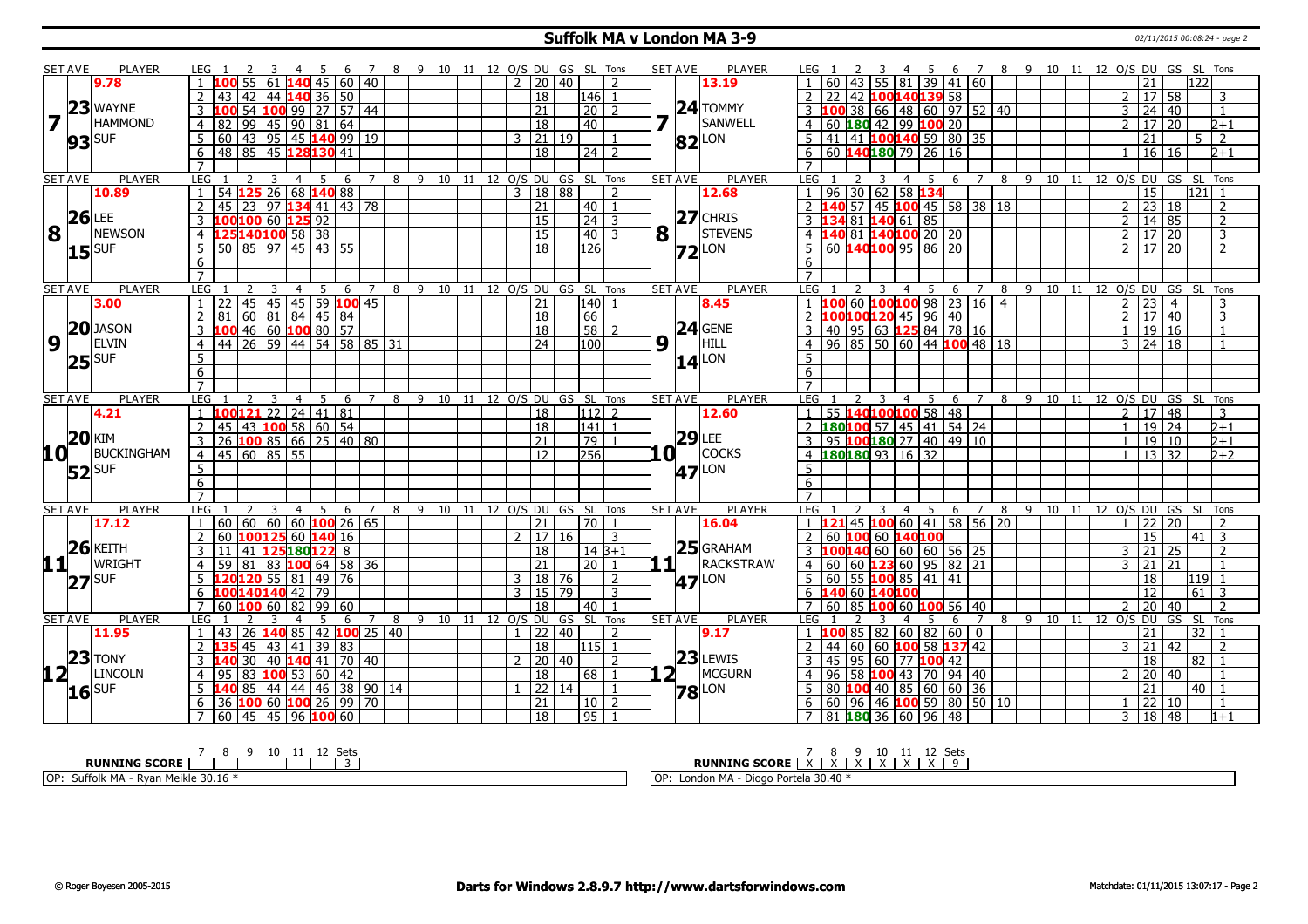# **Suffolk MA**

# **London MA**

| <b>PLAYER</b>         |    | W/Liwonilost! | <b>AVE</b> | <b>TAVE</b> | <b>POINTS DARTS TONS TON+1180</b> |                 |    |      |              | <b>TONS</b> | <b>PLAYER</b>           |   |    | W/L WON LOST | <b>AVE</b> | TAVE  | POINTS DARTS TONS TON+ 180 |                  |    |    |    | <b>TONS</b> |
|-----------------------|----|---------------|------------|-------------|-----------------------------------|-----------------|----|------|--------------|-------------|-------------------------|---|----|--------------|------------|-------|----------------------------|------------------|----|----|----|-------------|
| <b>Stephen Burton</b> |    |               | 24.81      | 17.48       | 3250                              | 131             |    |      |              | $15 + 0$    | Tony Hamit              |   |    |              | 23.83      | 13.00 | 3146                       | 132 <sub>1</sub> |    |    | 0  | $11+0$      |
| Nick Bloom            |    |               | 26.54      | 16.05       | 3158                              | 119             |    |      |              | $13 + 2$    | Reece Robinson          | W |    |              | 27.58      | 18.19 | 3254                       | 118              |    |    |    | 13+2        |
| Andrew Nov            |    |               | 23.33      | 17.23       | 3313                              | 142             |    |      |              | $15 + 0$    | Steven Ferguson         |   |    |              | 24.37      | 18.61 | 3485                       | 143              | 10 |    |    | $15 + 1$    |
| David Ballard-Flatt   |    |               | 23.03      | 12.17       | 2879                              | 125             |    |      |              | $11+0$      | Steve Douglas           |   |    |              | 23.13      | 13.95 | 2868                       | 124              |    |    |    | $11+2$      |
| Robert Morling        |    |               | 26.27      | 11.70       | 2443                              | 93 <sub>1</sub> |    |      | 0            | $10 + 0$    | Diogo Portela           |   |    |              | 30.40      | 14.21 | 2918                       | 96               |    |    |    | 11+1        |
| <b>Ryan Meikle</b>    |    |               | 30.16      | 13.99       | 2473                              | 82              |    |      |              | $10 + 2$    | <b>Nicky Turner</b>     |   |    |              | 26.21      | 12.46 | 2044                       | 78 l             |    |    |    | 11+0        |
| <b>Wayne Hammond</b>  |    |               | 23.93      | 9.78        | 2776                              | 116             |    |      |              | $8 + 0$     | <b>Tommy Sanwell</b>    |   |    |              | 24.82      | 13.19 | 2879                       | l 16             |    |    |    | $10 + 2$    |
| Lee Newson            |    |               | 26.15      | 10.89       | 2275                              | 87              |    |      |              | $9 + 0$     | Chris Stevens           | w |    |              | 27.72      | 12.68 | 2384                       | 86               |    |    | 0  | $10 + 0$    |
| Jason Elvin           |    |               | 20.25      | 3.001       | 1640                              | 81              |    |      | 0            | $3 + 0$     | <b>Sene Hill</b>        |   |    |              | 24.14      | 8.45  | 2004                       | 83               |    | 01 |    | $8 + 0$     |
| Kim Buckingham        |    |               | 20.52      | 4.21        | 1416                              | 69              |    |      | $\mathbf{0}$ | $4 + 0$     | <b>Lee Cocks</b>        |   |    |              | 29.47      | 12.60 | 2004                       | 68               |    |    |    | $9 + 4$     |
| Keith Wriaht          |    |               | 26.27      | 17.12       | 3363                              | 128             | 10 |      |              | $14 + 1$    | <b>Graham Rackstraw</b> |   |    |              | 25.47      | 16.04 | 3286                       | 129              | 10 |    | 0  | $14 + 0$    |
| <b>Tony Lincoln</b>   |    |               | 23.16      | 11.95       | 3219                              | 139             |    |      |              | $10 + 0$    | <b>Lewis McGurn</b>     |   |    |              | 23.78      | 9.17  | 3353                       | 141              |    |    |    | $8 + 1$     |
| <b>TOTALS</b>         | 29 | 42            | 24.55      |             | 32205                             | 1312            | 87 | 30 I |              | 122+5       | <b>ITOTALS</b>          | W | 42 | 29           | 25.59      |       | 33625                      | 1314             | 84 | 34 | 13 | $ 131+13 $  |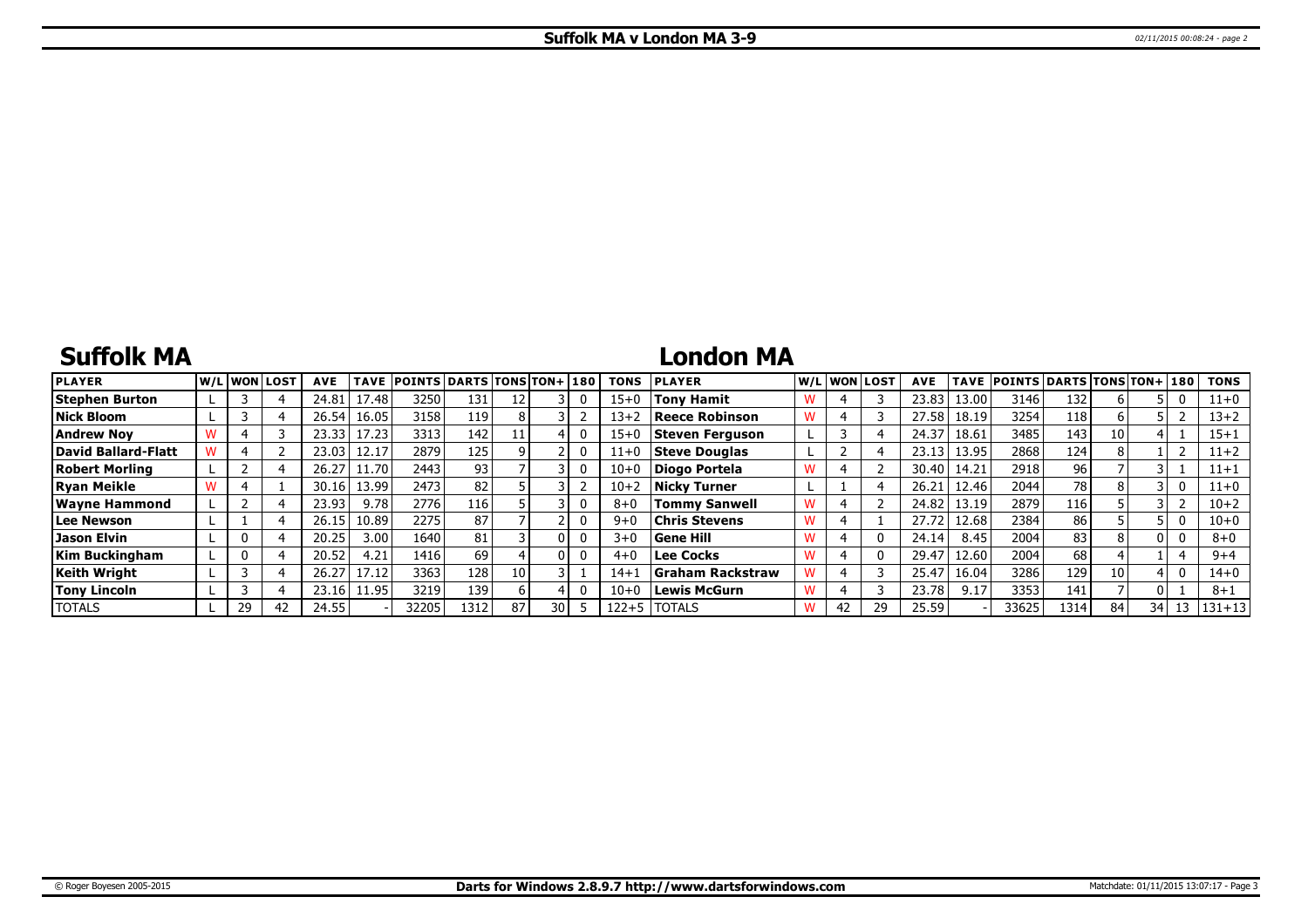## **Suffolk WA v London WA 2-4** 02/11/2015 00:07:59 - page 1

|                         | <b>SET AVE</b> | <b>PLAYER</b>       | LEG 1          |                                                           | <sup>2</sup> | 3 | $\overline{4}$ |                |                                                         |                     |   |                                            |                                    |                |                 |                     | 5 6 7 8 9 10 11 12 O/S DU GS SL Tons |                                |                         | <b>SET AVE</b>            | PLAYER              | LEG 1                             |                 | 2               | 3              | -4             |                                                                                                         |            |                |                 |                |                                                                                                          | 5 6 7 8 9 10 11 12 O/S DU GS SL Tons |                |                                            |   |                  |                |
|-------------------------|----------------|---------------------|----------------|-----------------------------------------------------------|--------------|---|----------------|----------------|---------------------------------------------------------|---------------------|---|--------------------------------------------|------------------------------------|----------------|-----------------|---------------------|--------------------------------------|--------------------------------|-------------------------|---------------------------|---------------------|-----------------------------------|-----------------|-----------------|----------------|----------------|---------------------------------------------------------------------------------------------------------|------------|----------------|-----------------|----------------|----------------------------------------------------------------------------------------------------------|--------------------------------------|----------------|--------------------------------------------|---|------------------|----------------|
|                         |                | 7.42                |                |                                                           |              |   |                |                | $\vert$ 40 $\vert$ 81 $\vert$ 60 <b>100</b> 30 30 65 40 |                     |   |                                            |                                    | $\mathbf{1}$   | 25 40           |                     |                                      |                                |                         |                           | 1.00                |                                   | 26              | 64              |                | 100 41         |                                                                                                         | 45 60 97   |                | 44              | $\mathbf{0}$   |                                                                                                          |                                      |                | 27                                         |   | 24               |                |
|                         |                |                     |                | 24                                                        |              |   |                |                |                                                         |                     |   | 45   45   45   100 38   22   140   22   20 |                                    | $\overline{3}$ | 30 20           |                     |                                      | 2                              |                         |                           |                     | $\overline{2}$                    | 41              | 17 <sup>1</sup> |                |                | $145$ 60 64 55 35 80 40                                                                                 |            |                |                 |                |                                                                                                          |                                      |                | $\overline{27}$                            |   | 64               |                |
|                         | 17             |                     | -3 I           | 45   43 <b>125</b> 41   23   45 <b>137</b> 22   15   0    |              |   |                |                |                                                         |                     |   |                                            |                                    |                | 30              |                     | $5 \mid 2$                           |                                |                         |                           | $16$ CARLY          |                                   |                 |                 |                |                |                                                                                                         |            |                |                 |                |                                                                                                          |                                      |                | 31                                         | 8 |                  |                |
| 1                       |                | LOCKE               |                | 4 21 140 45 81 40 60 40 49 17 8                           |              |   |                |                |                                                         |                     |   |                                            |                                    |                | 2   29   8      |                     |                                      |                                | 1                       |                           | <b>TOWNSEND</b>     |                                   |                 |                 |                |                |                                                                                                         |            |                |                 |                | 3 66 31 60 60 60 26 28 21 81 60 8<br>4 60 26 45 60 55 24 60 28 59                                        |                                      |                | 27                                         |   | 84               |                |
|                         |                |                     | 5              |                                                           |              |   |                |                |                                                         |                     |   |                                            |                                    |                |                 |                     |                                      |                                |                         |                           |                     | 5                                 |                 |                 |                |                |                                                                                                         |            |                |                 |                |                                                                                                          |                                      |                |                                            |   |                  |                |
|                         |                | $54$ <sup>SUF</sup> | 6              |                                                           |              |   |                |                |                                                         |                     |   |                                            |                                    |                |                 |                     |                                      |                                |                         |                           | $36$ LON            | 6                                 |                 |                 |                |                |                                                                                                         |            |                |                 |                |                                                                                                          |                                      |                |                                            |   |                  |                |
|                         |                |                     | $\overline{7}$ |                                                           |              |   |                |                |                                                         |                     |   |                                            |                                    |                |                 |                     |                                      |                                |                         |                           |                     | $\overline{7}$                    |                 |                 |                |                |                                                                                                         |            |                |                 |                |                                                                                                          |                                      |                |                                            |   |                  |                |
|                         |                | <b>PLAYER</b>       | <b>LEG</b>     |                                                           | 2            |   |                |                |                                                         |                     |   |                                            |                                    |                |                 |                     |                                      | 8 9 10 11 12 O/S DU GS SL Tons |                         | <b>SET AVE</b>            | <b>PLAYER</b>       | LEG                               |                 |                 |                |                |                                                                                                         |            |                |                 |                |                                                                                                          |                                      |                |                                            |   |                  |                |
|                         | <b>SET AVE</b> | 3.51                | $\mathbf{1}$   |                                                           |              | 3 | $\overline{4}$ | $\overline{5}$ | 6                                                       | $\overline{7}$      |   |                                            |                                    |                |                 |                     |                                      |                                |                         |                           | 3.00                | $\mathbf{1}$                      |                 |                 |                |                |                                                                                                         |            |                | $\sqrt{8}$      |                | 1 2 3 4 5 6 7 8 9 10 11<br> 60 98 30 44 60 80 44 45 30 0 10<br> 60 <b>100 100</b> 84 47 40 30 20 0 10 10 | 9 10 11 12 0/S DU GS SL Tons         |                | $3 \mid 33 \mid 10$                        |   |                  |                |
|                         |                |                     |                | 30 39 41 28 39 43 45 85 11 16 12                          |              |   |                |                |                                                         |                     |   |                                            |                                    |                | 33<br>30        |                     | <b>12</b><br>$\overline{32}$         |                                |                         |                           |                     |                                   |                 |                 |                |                |                                                                                                         |            |                |                 |                |                                                                                                          |                                      |                |                                            |   |                  |                |
|                         |                | $15$ NICKY          | $\overline{2}$ | 28<br>3 100 60 85 41 135 35 13 24 0 0                     |              |   |                |                |                                                         |                     |   | $36$ 45 55 81 41 81 7 92 3                 |                                    |                |                 |                     |                                      |                                |                         |                           | $15$ STEPH          | $\overline{2}$                    | $\overline{81}$ |                 |                |                |                                                                                                         |            |                |                 |                |                                                                                                          |                                      |                | $3 \mid 33 \mid 10$<br>$2 \mid 29 \mid 20$ |   |                  | 2              |
|                         |                |                     |                |                                                           |              |   |                |                |                                                         |                     |   |                                            |                                    |                | $\overline{30}$ |                     | $\infty$                             | $\mathcal{P}$                  |                         |                           |                     | $\overline{3}$                    |                 |                 |                |                | 46 40 43 13 100 23 97 38 20                                                                             |            |                |                 |                |                                                                                                          |                                      |                |                                            |   |                  |                |
| $\overline{\mathbf{2}}$ |                | <b>DOIDGE</b>       | $\overline{4}$ |                                                           |              |   |                |                |                                                         |                     |   |                                            |                                    |                |                 |                     |                                      |                                | $\overline{\mathbf{2}}$ | $\mathbf{L}$              | STUTLEY             | $\overline{4}$                    |                 |                 |                |                |                                                                                                         |            |                |                 |                |                                                                                                          |                                      |                |                                            |   |                  |                |
|                         |                | $ 60 $ SUF          | $\overline{5}$ |                                                           |              |   |                |                |                                                         |                     |   |                                            |                                    |                |                 |                     |                                      |                                |                         |                           | $82$ LON            | $\overline{5}$                    |                 |                 |                |                |                                                                                                         |            |                |                 |                |                                                                                                          |                                      |                |                                            |   |                  |                |
|                         |                |                     | 6              |                                                           |              |   |                |                |                                                         |                     |   |                                            |                                    |                |                 |                     |                                      |                                |                         |                           |                     | 6                                 |                 |                 |                |                |                                                                                                         |            |                |                 |                |                                                                                                          |                                      |                |                                            |   |                  |                |
|                         |                |                     | $\overline{7}$ |                                                           |              |   |                |                |                                                         |                     |   |                                            |                                    |                |                 |                     |                                      |                                |                         |                           |                     |                                   |                 |                 |                |                |                                                                                                         |            |                |                 |                |                                                                                                          |                                      |                |                                            |   |                  |                |
|                         | <b>SET AVE</b> | <b>PLAYER</b>       | LEG            |                                                           | 2            | 3 | $\overline{4}$ |                | $5\quad 6\quad 7$                                       |                     |   |                                            |                                    |                |                 |                     | 8 9 10 11 12 0/S DU GS SL Tons       |                                |                         | <b>SET AVE</b>            | PLAYER              | LEG                               |                 | 2               | $\overline{3}$ | $\overline{4}$ |                                                                                                         | $5\quad 6$ | $\overline{7}$ |                 |                |                                                                                                          | 8 9 10 11 12 0/S DU GS SL Tons       |                |                                            |   |                  |                |
|                         |                | 7.80                |                | $1 \overline{100}$ 60   95 $\overline{100}$ 26   80   40  |              |   |                |                |                                                         |                     |   |                                            |                                    | $\overline{3}$ | $\overline{21}$ | $ 40\rangle$        |                                      | $\overline{\phantom{0}}$       |                         |                           | 8.55                |                                   |                 |                 |                |                | $60$ 43 41 41 100 46 60                                                                                 |            |                |                 |                |                                                                                                          |                                      |                | $\overline{21}$                            |   | 110              |                |
|                         |                |                     |                | 60 81 45 180 55 40 40                                     |              |   |                |                |                                                         |                     |   |                                            |                                    |                |                 | 19 40               |                                      | $1 + 1$                        |                         |                           |                     | $\overline{2}$                    |                 |                 |                | 45 81 100 41   | 22 41                                                                                                   |            |                |                 |                |                                                                                                          |                                      |                | $\overline{18}$                            |   | $\overline{171}$ | $\overline{1}$ |
|                         |                | $21$ LAURA          | 3 <sup>1</sup> | 41                                                        |              |   |                |                | $100$ 100 26 60 28 58 72                                |                     |   |                                            |                                    |                | $\overline{24}$ |                     | $16 \mid 2$                          |                                |                         |                           | $21$ DEBS           | $\overline{3}$                    | 41              |                 |                |                | 10081605941594020                                                                                       |            |                |                 |                |                                                                                                          |                                      |                | 25 20                                      |   |                  |                |
| 3                       |                | <b>COOPER</b>       | 4 <sup>1</sup> | 30 60 45 60 100 100 38 28                                 |              |   |                |                |                                                         |                     |   |                                            |                                    |                | 24              |                     | 40                                   | $\overline{2}$                 | 3                       | $\mathbf{I}$              | <b>WATLING</b>      | $\overline{4}$                    |                 |                 |                |                | 59 140 135 30 59 38 20 20                                                                               |            |                |                 |                |                                                                                                          |                                      |                | $2 \mid 23 \mid 20$                        |   |                  | $\overline{2}$ |
|                         |                | $31$ SUF            |                | 5   60   41   60   26   60                                |              |   |                |                |                                                         |                     |   |                                            |                                    |                | 15              |                     | 254                                  |                                |                         |                           | <b>38</b> LON       | 5                                 |                 |                 |                |                | 60 140 85 60 140 16                                                                                     |            |                |                 |                |                                                                                                          |                                      |                | 2 17 16                                    |   |                  | $\overline{z}$ |
|                         |                |                     | 6              |                                                           |              |   |                |                |                                                         |                     |   |                                            |                                    |                |                 |                     |                                      |                                |                         |                           |                     | 6                                 |                 |                 |                |                |                                                                                                         |            |                |                 |                |                                                                                                          |                                      |                |                                            |   |                  |                |
|                         |                |                     | $\overline{7}$ |                                                           |              |   |                |                |                                                         |                     |   |                                            |                                    |                |                 |                     |                                      |                                |                         |                           |                     | $\overline{7}$                    |                 |                 |                |                |                                                                                                         |            |                |                 |                |                                                                                                          |                                      |                |                                            |   |                  |                |
|                         | <b>SET AVE</b> | <b>PLAYER</b>       | <b>LEG</b>     |                                                           |              |   | $\overline{4}$ | 5 <sub>5</sub> |                                                         | $6 \quad 7 \quad 8$ |   |                                            |                                    |                |                 |                     | 9 10 11 12 O/S DU GS SL Tons         |                                |                         | <b>SET AVE</b>            | <b>PLAYER</b>       | LEG                               |                 |                 | 3              | $\overline{4}$ | 5                                                                                                       | 6          | $\overline{7}$ | 8               |                |                                                                                                          | 9 10 11 12 0/S DU GS SL Tons         |                |                                            |   |                  |                |
|                         |                | 7.00                | $\overline{1}$ | 40 140 45 26 25 80 15 54 44 32                            |              |   |                |                |                                                         |                     |   |                                            |                                    | $\mathbf{1}$   |                 | 28 32               |                                      |                                |                         |                           | 5.80                | $\overline{1}$                    | 96              |                 |                |                | 96   59   47   93   50   20                                                                             |            |                | $\overline{20}$ | $\overline{0}$ |                                                                                                          |                                      |                | 27                                         |   | l 20             |                |
|                         |                |                     | 2 <sup>1</sup> | 30 120 55 41 85 78 52                                     |              |   |                |                |                                                         |                     |   |                                            |                                    |                | $\overline{21}$ |                     | $40$   1                             |                                |                         |                           |                     |                                   |                 |                 |                |                |                                                                                                         |            |                | 32              |                |                                                                                                          |                                      |                | 22 32                                      |   |                  |                |
|                         |                | <b>19</b> JEAN      | 3              | 85 76 95 26 27 43 41                                      |              |   |                |                |                                                         |                     |   |                                            |                                    |                | $\overline{21}$ |                     | 108                                  |                                |                         |                           | $21$ CASEY          |                                   |                 |                 |                |                | 2 59 98 81 43 96 54 38<br>3 <b>100</b> 60 41 26 84 <b>140</b> 50                                        |            |                |                 |                |                                                                                                          |                                      |                | $3 \mid 21 \mid 50$                        |   |                  | $\overline{z}$ |
| $\overline{\mathbf{4}}$ |                | PREWITT             | $\overline{4}$ | 41 140 60 100 42 86 32                                    |              |   |                |                |                                                         |                     |   |                                            |                                    |                |                 | 20 32               |                                      | $\mathcal{P}$                  | 4                       | $\mathbf{1}_{\mathbf{1}}$ | GALLAGHER           |                                   |                 |                 |                |                | 4 81 60 44 84 45 27                                                                                     |            | 60             |                 |                |                                                                                                          |                                      |                | $\overline{21}$                            |   | 100              |                |
|                         |                | $90^{\text{SUF}}$   |                | 5   45   40   7   25   36   100   100                     |              |   |                |                |                                                         |                     |   |                                            |                                    |                | 21              |                     | 148 2                                |                                |                         |                           | 68 LON              |                                   |                 |                 |                |                | 5 100 40 140 100 53 48 20                                                                               |            |                |                 |                |                                                                                                          |                                      |                | $1 \mid 19 \mid 20$                        |   |                  | 3              |
|                         |                |                     | 6              |                                                           |              |   |                |                |                                                         |                     |   |                                            |                                    |                |                 |                     |                                      |                                |                         |                           |                     | 6                                 |                 |                 |                |                |                                                                                                         |            |                |                 |                |                                                                                                          |                                      |                |                                            |   |                  |                |
|                         |                |                     | $\overline{7}$ |                                                           |              |   |                |                |                                                         |                     |   |                                            |                                    |                |                 |                     |                                      |                                |                         |                           |                     | $\overline{7}$                    |                 |                 |                |                |                                                                                                         |            |                |                 |                |                                                                                                          |                                      |                |                                            |   |                  |                |
|                         | <b>SET AVE</b> | <b>PLAYER</b>       | LEG            |                                                           |              | 3 | $\overline{4}$ | 5              | - 6                                                     | $\overline{7}$      |   |                                            |                                    |                |                 |                     | 8 9 10 11 12 0/S DU GS SL Tons       |                                |                         | <b>SET AVE</b>            | <b>PLAYER</b>       | LEG                               |                 |                 | 3              | $\overline{4}$ | $\overline{5}$                                                                                          | 6 7        |                |                 |                |                                                                                                          | 8 9 10 11 12 0/S DU GS SL Tons       |                |                                            |   |                  |                |
|                         |                | 1.22                |                | $1 \ 30 \ 7 \ 81 \ 30 \ 43 \ 70$                          |              |   |                |                |                                                         |                     |   |                                            |                                    |                | $\overline{18}$ |                     | 240                                  |                                |                         |                           | 3.80                |                                   |                 |                 |                |                | $\frac{1}{1}$ 85 100 45 85 60 86 40                                                                     |            |                |                 |                |                                                                                                          |                                      |                | $3 \mid 21 \mid 40$                        |   |                  | $\overline{1}$ |
|                         |                |                     |                | 70 66 85 45 45 122 64                                     |              |   |                |                |                                                         |                     |   |                                            |                                    |                | $\overline{21}$ |                     | $\overline{4}$                       |                                |                         |                           |                     | $\overline{2}$                    |                 |                 |                |                | 29 180 41 100 55 72 24                                                                                  |            |                |                 |                |                                                                                                          |                                      | 2 <sup>1</sup> | 20 24                                      |   |                  | 2+1            |
|                         |                | $16$ ROSSY          | $\overline{3}$ | $81   60   11   25   45   55   37   66   83   0   24   0$ |              |   |                |                |                                                         |                     |   |                                            |                                    |                | $\overline{36}$ |                     | $\overline{14}$                      |                                |                         |                           | $19$ LEANNE         | $\overline{3}$                    |                 | 41 60 37        |                | 76             |                                                                                                         |            |                |                 |                | 26 21 31 11 60 98 20 10                                                                                  |                                      |                | 37 10                                      |   |                  |                |
| 5                       |                | SCRIVEN             | $\overline{4}$ |                                                           |              |   |                |                |                                                         |                     |   |                                            |                                    |                |                 |                     |                                      |                                | 5                       |                           | <b>TOPPER</b>       | $\overline{4}$                    |                 |                 |                |                |                                                                                                         |            |                |                 |                |                                                                                                          |                                      |                |                                            |   |                  |                |
|                         |                | <b>60</b> SUF       | 5              |                                                           |              |   |                |                |                                                         |                     |   |                                            |                                    |                |                 |                     |                                      |                                |                         | 27                        | LON                 | 5                                 |                 |                 |                |                |                                                                                                         |            |                |                 |                |                                                                                                          |                                      |                |                                            |   |                  |                |
|                         |                |                     | 6              |                                                           |              |   |                |                |                                                         |                     |   |                                            |                                    |                |                 |                     |                                      |                                |                         |                           |                     | 6                                 |                 |                 |                |                |                                                                                                         |            |                |                 |                |                                                                                                          |                                      |                |                                            |   |                  |                |
|                         |                |                     | $\overline{7}$ |                                                           |              |   |                |                |                                                         |                     |   |                                            |                                    |                |                 |                     |                                      |                                |                         |                           |                     | $\overline{7}$                    |                 |                 |                |                |                                                                                                         |            |                |                 |                |                                                                                                          |                                      |                |                                            |   |                  |                |
|                         | <b>SET AVE</b> | <b>PLAYER</b>       | <b>LEG</b>     |                                                           |              |   | $\overline{4}$ | 5              | 6                                                       | 7                   | 8 |                                            |                                    |                |                 |                     | 9 10 11 12 O/S DU GS SL Tons         |                                |                         | <b>SET AVE</b>            | <b>PLAYER</b>       | LEG                               |                 | 2               | 3              | 4              | 5                                                                                                       | 6          | 7              | 8               | 9              | 10                                                                                                       | 11 12 O/S DU GS SL Tons              |                |                                            |   |                  |                |
|                         |                | 2.61                | $\overline{1}$ | 30                                                        |              |   |                |                |                                                         |                     |   |                                            | 28 36 60 45 60 45 45 46 46 35 32 3 |                | 36 32           |                     |                                      |                                |                         |                           | 5.00                | $\overline{1}$                    |                 |                 |                |                |                                                                                                         |            |                |                 |                | 40 58 32 20                                                                                              |                                      |                | 33                                         |   | $ 20\rangle$     |                |
|                         |                |                     |                | $2$   81 <b>121</b> 85   44   60   50   20   40           |              |   |                |                |                                                         |                     |   |                                            |                                    |                | $1$   22        | $\sqrt{40}$         |                                      |                                |                         |                           |                     | $\overline{2}$                    |                 |                 |                |                | 81   45   41   24   40   41   59   40<br>  43   60   60   <b>100</b>   45   59   94   20                |            |                |                 |                |                                                                                                          |                                      |                | $\overline{24}$                            |   | $\overline{20}$  |                |
|                         |                | $16$ CHRISSY        | $\overline{3}$ | 60 24 17 26 17 45 77 40 11                                |              |   |                |                |                                                         |                     |   |                                            |                                    |                | 27              |                     | 184                                  |                                |                         |                           | <b>18</b> TAMMY     | $\overline{3}$                    | 85              |                 |                |                | $\boxed{45}$ $\boxed{85}$ $\boxed{45}$ $\boxed{90}$ $\boxed{60}$ $\boxed{35}$ $\boxed{40}$ $\boxed{16}$ |            |                |                 |                |                                                                                                          |                                      |                | 25 16                                      |   |                  |                |
| 6                       | H.             | <b>STUBBINGS</b>    | 4 26           |                                                           |              |   |                |                | 81   60   41   41   60                                  |                     |   |                                            |                                    |                | 18              |                     | $\overline{1192}$                    |                                |                         | $6\vert$                  | MACKENZIE           |                                   |                 |                 |                |                | 4 100 45 100 60 65 81                                                                                   |            | 50             |                 |                |                                                                                                          |                                      |                | $3 \mid 21 \mid 50$                        |   |                  | $\overline{2}$ |
|                         |                |                     | 5 <sup>1</sup> | $31   43   58   60   43   140   46   44   36$             |              |   |                |                |                                                         |                     |   |                                            |                                    |                |                 | $26 \overline{)36}$ |                                      |                                |                         |                           |                     |                                   |                 |                 |                |                | 28 20 41 100 45 41 100 66                                                                               |            |                |                 |                |                                                                                                          |                                      |                | $\overline{24}$                            |   | $60$   2         |                |
|                         |                | <b>50</b> SUF       |                |                                                           |              |   |                |                |                                                         |                     |   |                                            |                                    | $\overline{2}$ |                 |                     |                                      |                                |                         |                           | $94$ <sup>LON</sup> | $\overline{5}$<br>$6\overline{6}$ |                 |                 |                |                |                                                                                                         |            |                |                 |                |                                                                                                          |                                      |                |                                            |   |                  |                |
|                         |                |                     | 6              |                                                           |              |   |                |                |                                                         |                     |   |                                            |                                    |                |                 |                     |                                      |                                |                         |                           |                     |                                   |                 |                 |                |                |                                                                                                         |            |                |                 |                |                                                                                                          |                                      |                |                                            |   |                  |                |
|                         |                |                     | $\overline{z}$ |                                                           |              |   |                |                |                                                         |                     |   |                                            |                                    |                |                 |                     |                                      |                                |                         |                           |                     | $\overline{7}$                    |                 |                 |                |                |                                                                                                         |            |                |                 |                |                                                                                                          |                                      |                |                                            |   |                  |                |

| ato                    | . .                                                                                             |
|------------------------|-------------------------------------------------------------------------------------------------|
| .                      |                                                                                                 |
| $\ddot{\phantom{1}}$   | $\lambda$                                                                                       |
| <b>RUNNING SCORE</b>   | i SCORI                                                                                         |
| .                      | <b>RUNNING</b>                                                                                  |
| IOP:<br><b>WA</b><br>. | 21.68<br><b>1818</b><br>$\cap$<br>. مصالحات المسا<br>Case<br>∵ Galladhc<br>i Ur<br>LUILUUII VVM |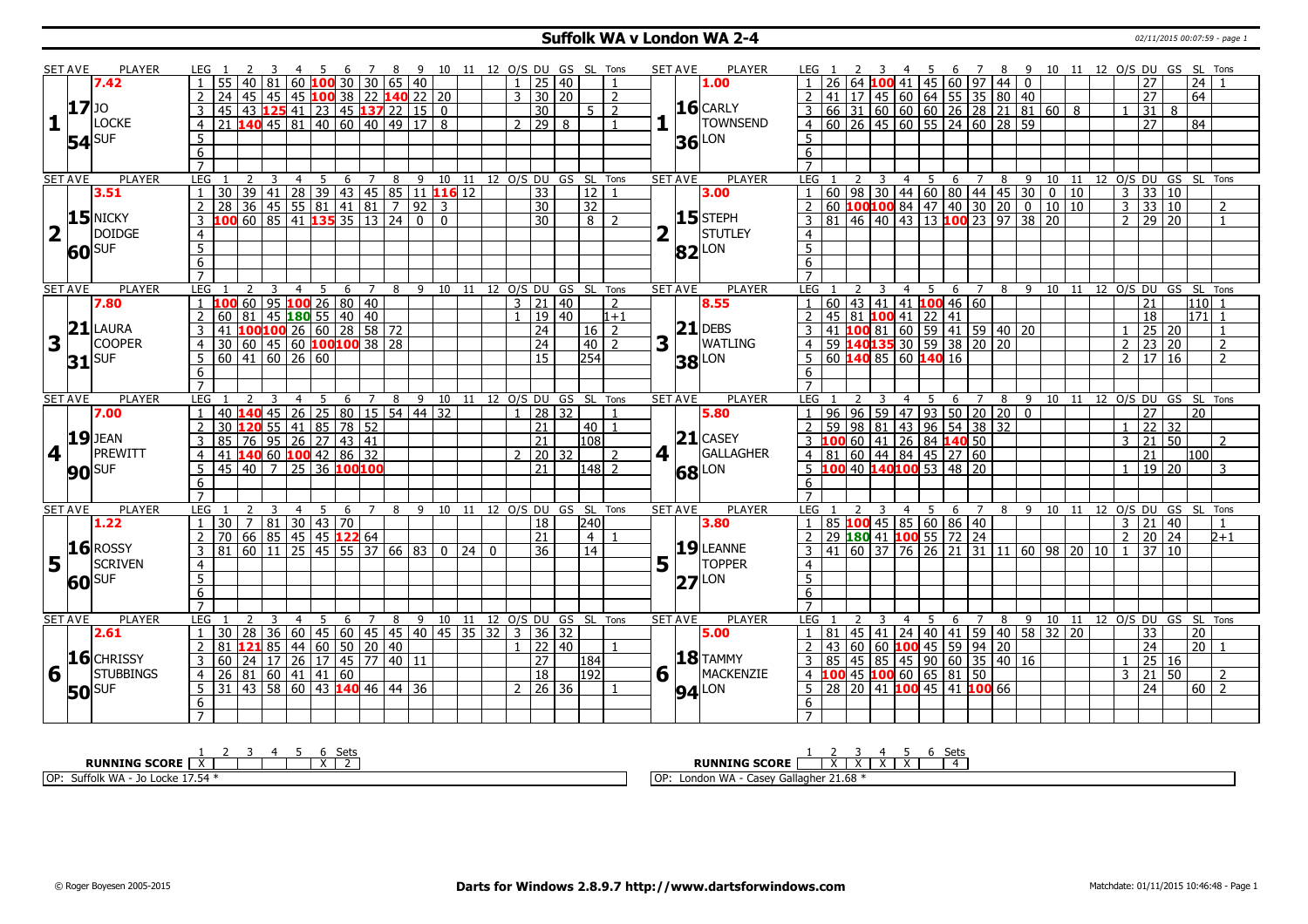# **Suffolk WA**

## **London WA**

| <b>PLAYER</b>            | <b>W/LIWONILOST</b> | <b>AVE</b> |                   | TAVE  POINTS   DARTS   TONS   TON+   180 |      |    |     | <b>TONS</b> | <b>IPLAYER</b>         |  | W/Liwonilost | <b>AVE</b> |                   | TAVE  POINTS   DARTS   TONS   TON+   180 |     |    |   |          | <b>TONS</b> |
|--------------------------|---------------------|------------|-------------------|------------------------------------------|------|----|-----|-------------|------------------------|--|--------------|------------|-------------------|------------------------------------------|-----|----|---|----------|-------------|
| Jo Locke                 |                     | 7.54.      | .42               | 1999'                                    | 114  |    |     | $6 + 0$     | Carlv Townsend         |  |              | 16.36      | 00۱.              | 1832                                     | 112 |    |   | 0        | 1+0         |
| <b>Nicky Doidge</b>      |                     | .5.60      | 3.51              | 1451                                     | 93   |    |     | $3+0$       | <b>Steph Stutley</b>   |  |              | 15.82      | 3.00 <sub>l</sub> | 1503                                     | 95. |    |   | 0        | $3+0$       |
| Laura Cooper             |                     | 21.31'     | 7.80 <sub>1</sub> | 2195                                     | 103  |    | 0 I | 7+          | Debs Watling           |  |              | 21.38      | 8.55              | 2224                                     | 104 |    |   | 0        | $7 + 0$     |
| Jean Prewitt             |                     | 19.90      | 7.001             | 2209                                     | 111  |    |     | 6+0         | <b>Casey Gallagher</b> |  |              | 21.68      | ៈ 80 I            | 2385                                     | 110 |    |   | $\Omega$ | $5 + 0$     |
| <b>Rossy Scriven</b>     |                     | 16.60      | 1.22              | 1245                                     |      |    |     | $1+0$       | Leanne Topper          |  |              | 19.27      | 3.801             | 1503                                     | 78  |    |   |          |             |
| <b>Chrissy Stubbings</b> |                     | 16.50      | 2.61              | 2129                                     | 129' |    |     | $2+0$       | Tammv Mackenzie        |  |              | 18.94      | $\cdot$ .00 l     | 2405                                     | 127 |    | 0 | $\Omega$ | $5 + 0$     |
| <b>TOTALS</b>            |                     | 17.96      |                   | 1228                                     | 625  | 19 |     | $25 + 1$    | <b>TOTALS</b>          |  | 10           | 18.93      |                   | 11852                                    | 626 | 18 |   |          | $24 + 1$    |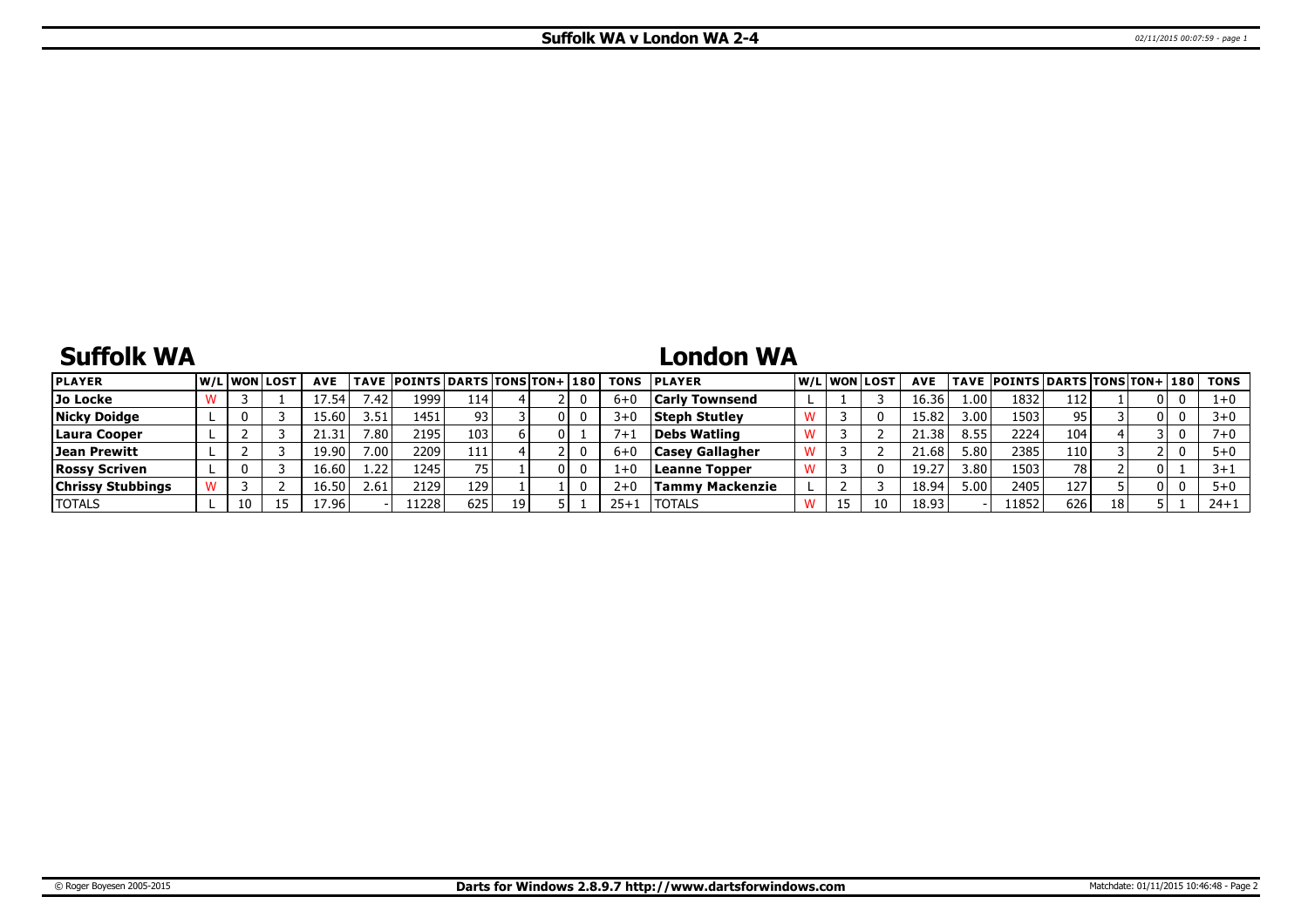#### **Suffolk MB v London MB 8-4** 02/11/2015 00:08:10 - page 1

|   | <b>SET AVE</b>       | <b>PLAYER</b>     | LEG 1                                                                          | 45<br>- 6                          | 7 8 9 10 11 12 O/S DU GS SL Tons |                              |              |                     |                |                  |                | <b>SET AVE</b>                          | <b>PLAYER</b>       | LEG 1                                                                                         |                | 45                                                  |                            |                                  |      |                |                     | 6 7 8 9 10 11 12 O/S DU GS SL Tons |                                 |  |
|---|----------------------|-------------------|--------------------------------------------------------------------------------|------------------------------------|----------------------------------|------------------------------|--------------|---------------------|----------------|------------------|----------------|-----------------------------------------|---------------------|-----------------------------------------------------------------------------------------------|----------------|-----------------------------------------------------|----------------------------|----------------------------------|------|----------------|---------------------|------------------------------------|---------------------------------|--|
|   |                      | 7.92              | 83<br>60 85<br>78 I                                                            | 85                                 |                                  |                              |              | 15                  |                | 110              |                |                                         | 8.70                | 59                                                                                            |                | 52                                                  | 36                         |                                  |      |                |                     | $16 \mid 36$                       |                                 |  |
|   |                      |                   | 180 60 140107 10 4                                                             |                                    |                                  |                              | $\mathbf{2}$ | 17 <sup>1</sup>     | $\overline{4}$ |                  | $B+1$          |                                         |                     | 2<br>60<br>100                                                                                | 41             | 140 41                                              |                            |                                  |      |                | 15                  |                                    | $1119$ 2                        |  |
|   |                      | $26$ DAREN        | 60<br>3<br>۱M                                                                  | 13   43   88   85   92             |                                  |                              |              | 21                  |                | 20 <sub>1</sub>  |                |                                         | $25$ STEVE          | 3                                                                                             |                |                                                     |                            |                                  |      | $\mathcal{L}$  |                     | 23 40                              |                                 |  |
| 1 |                      | lwood             | 46 45 38 95 84 60 56<br>$\overline{4}$<br>77                                   |                                    |                                  |                              |              | $3 \mid 24 \mid 56$ |                |                  | 1              |                                         | <b>IDAY</b>         | 60   45   96   45   58   81   76   40<br>  60   92   135 41   59   94   0  <br>$\overline{4}$ |                |                                                     |                            |                                  |      |                | 21                  |                                    | l 20 l                          |  |
|   |                      |                   | 95 137 85 128<br>5                                                             | 56                                 |                                  |                              |              | 2 14 56             |                |                  | $\mathcal{P}$  |                                         |                     | 60 <b>100</b> 70 81 118<br>-5                                                                 |                |                                                     |                            |                                  |      |                | 15                  |                                    | 72  <br>$\overline{2}$          |  |
|   |                      | $10^{\text{SUF}}$ | 6                                                                              |                                    |                                  |                              |              |                     |                |                  |                |                                         | <b>49 LON</b>       | 6                                                                                             |                |                                                     |                            |                                  |      |                |                     |                                    |                                 |  |
|   |                      |                   | $\overline{7}$                                                                 |                                    |                                  |                              |              |                     |                |                  |                |                                         |                     | $\overline{7}$                                                                                |                |                                                     |                            |                                  |      |                |                     |                                    |                                 |  |
|   | <b>SET AVE</b>       | <b>PLAYER</b>     | <b>LEG</b><br>$\overline{4}$<br>2<br>3                                         | -5<br>6                            | 7 8 9 10 11 12 O/S DU GS SL Tons |                              |              |                     |                |                  |                | <b>SET AVE</b>                          | PLAYER              | LEG 1<br>2                                                                                    | $\overline{3}$ | 5<br>$\overline{4}$                                 | 6 7                        |                                  |      |                |                     | 8 9 10 11 12 O/S DU GS SL Tons     |                                 |  |
|   |                      | 11.80             | 100 180 97 40 52 32<br>$\mathbf{1}$                                            |                                    |                                  |                              |              | 3   18   32         |                |                  | $2 + 1$        |                                         | 6.69                | $1 \overline{77}$                                                                             |                | 80 100 60 96                                        |                            |                                  |      |                | 15                  |                                    | 88 I                            |  |
|   |                      |                   | 140121 58 54 52<br>$\overline{2}$<br>60                                        |                                    |                                  |                              |              | $\overline{18}$     |                | $16\overline{2}$ |                |                                         |                     | $\overline{2}$<br>$\overline{97}$<br>$\overline{60}$                                          |                | $125$ 59 85 35 40                                   |                            |                                  |      |                | $3 \ 21 \ 40$       |                                    | $\mathbf{1}$                    |  |
|   |                      | $25$ STAFFAN      | $\overline{3}$<br>85<br>43 140100 60 73                                        |                                    |                                  |                              |              |                     | 17 73          |                  | $\overline{2}$ |                                         | $24$ MICHAEL        | $\overline{\mathbf{3}}$<br>95<br>45                                                           |                | 55   81   33                                        |                            |                                  |      |                | 15                  | 192                                |                                 |  |
|   | $2\sqrt{1}$          | MORLING           | 50   30   41 <b>100119</b> 44<br>$\overline{4}$<br>45                          |                                    |                                  |                              |              | $\overline{21}$     |                | $\overline{72}$  | $\overline{2}$ | $\overline{\mathbf{2}}$<br>$\mathbf{I}$ | ARTISS              | $100$ 81 60 60 40 100 40 20<br>$\overline{4}$                                                 |                |                                                     |                            |                                  |      |                |                     | 22 20                              | 2                               |  |
|   |                      |                   | 41 180 59 60 55 74                                                             |                                    |                                  |                              |              | $\overline{18}$     |                |                  |                |                                         |                     | 85 31 60 140 81 104                                                                           |                |                                                     |                            |                                  |      |                |                     | 3   18   104                       | $\mathcal{P}$                   |  |
|   |                      | $92$ SUF          | 5                                                                              |                                    |                                  |                              |              |                     |                | $32 1+1$         |                |                                         | <b>45</b> LON       | 5 <sup>5</sup>                                                                                |                |                                                     |                            |                                  |      |                |                     |                                    |                                 |  |
|   |                      |                   | 6                                                                              |                                    |                                  |                              |              |                     |                |                  |                |                                         |                     | 6                                                                                             |                |                                                     |                            |                                  |      |                |                     |                                    |                                 |  |
|   |                      |                   | $\overline{7}$                                                                 |                                    |                                  |                              |              |                     |                |                  |                |                                         |                     | $\overline{7}$                                                                                |                |                                                     |                            |                                  |      |                |                     |                                    |                                 |  |
|   | <b>SET AVE</b>       | <b>PLAYER</b>     | <b>LEG</b><br>4<br>55 85 55 85 76 80 33 32<br>$\mathbf{1}$                     | 5 <sup>1</sup><br>6<br>$7^{\circ}$ | 8                                | 9 10 11 12 0/S DU GS SL Tons |              |                     |                |                  |                | <b>SET AVE</b>                          | <b>PLAYER</b>       | LEG<br>  41   100 100 140 80   30  <br>$\mathbf{1}$                                           | 3              | 5<br>$\overline{4}$                                 | 6                          | $7^{\circ}$<br>8<br>$0$ 6        |      |                | 24                  | 9 10 11 12 0/S DU GS SL Tons       | $\overline{3}$                  |  |
|   |                      | 3.35              |                                                                                |                                    |                                  |                              |              | $2 \mid 23 \mid 32$ |                |                  |                |                                         | 9.79                |                                                                                               |                |                                                     |                            |                                  |      |                | $\overline{21}$     |                                    | 4                               |  |
|   |                      | $23$ DUANE        | 55   43   39   100 93   53   71<br>$\overline{2}$<br>47<br>100 96 41 81 135 48 |                                    |                                  |                              |              | $3 \mid 24 \mid 71$ |                |                  |                |                                         | $23$ SEAN           | 2 140100140 89<br>60 98 100 60 159                                                            |                | $\sqrt{16}$                                         | $\infty$<br>$\overline{0}$ | 6                                |      |                |                     |                                    | $2^{\circ}$<br>3<br>$\sqrt{24}$ |  |
|   | $\mathbf{1}$         |                   | $\overline{3}$                                                                 |                                    |                                  |                              |              | 3   18   48         |                |                  | $\mathcal{P}$  |                                         | <b>CAIN</b>         | $\overline{3}$                                                                                |                |                                                     |                            |                                  |      |                | 18                  |                                    |                                 |  |
| 3 |                      | NESSLING          | $\overline{4}$                                                                 |                                    |                                  |                              |              |                     |                |                  |                | 3                                       |                     | $\overline{4}$                                                                                |                |                                                     |                            |                                  |      |                |                     |                                    |                                 |  |
|   |                      | $ 12 $ SUF        | $\overline{5}$                                                                 |                                    |                                  |                              |              |                     |                |                  |                |                                         | <b>38</b> LON       | $\overline{5}$                                                                                |                |                                                     |                            |                                  |      |                |                     |                                    |                                 |  |
|   |                      |                   | $6\overline{6}$                                                                |                                    |                                  |                              |              |                     |                |                  |                |                                         |                     | 6                                                                                             |                |                                                     |                            |                                  |      |                |                     |                                    |                                 |  |
|   |                      |                   | $\overline{7}$                                                                 |                                    |                                  |                              |              |                     |                |                  |                |                                         |                     | $\overline{7}$                                                                                |                |                                                     |                            |                                  |      |                |                     |                                    |                                 |  |
|   | <b>SET AVE</b>       | <b>PLAYER</b>     | <b>LEG</b>                                                                     | 5<br>6<br>$\overline{7}$           |                                  | 8 9 10 11 12 O/S DU GS SL    |              |                     |                |                  | Tons           | <b>SET AVE</b>                          | <b>PLAYER</b>       | LEG                                                                                           |                | - 5<br>4                                            | 6                          | 7                                |      |                |                     | 8 9 10 11 12 0/S DU GS SL Tons     |                                 |  |
|   |                      | 6.29              | 60   40  <br>85                                                                | 95 100 43 38                       |                                  |                              |              | 21                  |                | 40               |                |                                         | 5.03                | $\overline{1}$                                                                                |                | 30 <b>100</b> 85   41   83   90                     |                            | 72                               |      |                | $3 \mid 21 \mid 72$ |                                    |                                 |  |
|   |                      | $20$ PHIL         | $45$ 30 40 45 100 30<br>$\overline{2}$<br>フフ                                   |                                    |                                  |                              |              | 21                  |                | 189              |                |                                         |                     | $\overline{2}$<br>85<br>  43                                                                  |                | 26 45 95 95 56 56                                   |                            |                                  |      | $\mathbf{3}$   |                     | 24 56                              |                                 |  |
|   |                      |                   | 60 30 60 100 104 29 18<br>3<br>LOO                                             |                                    |                                  |                              |              |                     | 23 18          |                  | 3              |                                         | $23$ MATT           | $100$ 43 85 60 60 45 53<br>$\mathbf{3}$                                                       |                |                                                     |                            |                                  |      |                | 21                  |                                    | 55 1                            |  |
|   | 4 1                  | <b>REEVE</b>      | 60 41 125 63 95<br>$\overline{4}$                                              |                                    |                                  |                              |              | 15                  |                | $1117$ 1         |                | 4 1                                     | WINZAR              | 4 60 180 60 33 123 45                                                                         |                |                                                     |                            |                                  |      |                | 3   18   45         |                                    | $2 + 1$                         |  |
|   |                      | $73$ SUF          | 5                                                                              |                                    |                                  |                              |              |                     |                |                  |                |                                         | $20$ LON            | -5                                                                                            |                |                                                     |                            |                                  |      |                |                     |                                    |                                 |  |
|   |                      |                   | $6\overline{}$                                                                 |                                    |                                  |                              |              |                     |                |                  |                |                                         |                     | $6\overline{6}$                                                                               |                |                                                     |                            |                                  |      |                |                     |                                    |                                 |  |
|   |                      |                   | $\overline{7}$                                                                 |                                    |                                  |                              |              |                     |                |                  |                |                                         |                     | $\overline{7}$                                                                                |                |                                                     |                            |                                  |      |                |                     |                                    |                                 |  |
|   | <b>SET AVE</b>       | <b>PLAYER</b>     | <b>LEG</b><br>2<br>$\overline{4}$<br>3                                         | 5<br>6<br>$7\overline{ }$          | 8                                | 9 10 11 12 O/S DU GS SL Tons |              |                     |                |                  |                | <b>SET AVE</b>                          | <b>PLAYER</b>       | <b>LEG</b><br>2                                                                               | 3              | 5<br>$\overline{4}$                                 | 6                          | $\overline{7}$<br>8 <sup>8</sup> |      |                |                     | 9 10 11 12 O/S DU GS SL Tons       |                                 |  |
|   |                      | 8.39              | 140100 60 137 4<br>60<br>$\mathbf{1}$                                          |                                    |                                  |                              |              | $3 \mid 18 \mid 4$  |                |                  | 3              |                                         | 7.81                | $1$ 80 58 43 121 45 60                                                                        |                |                                                     |                            |                                  |      |                | $\overline{18}$     |                                    | <u>  94  </u>                   |  |
|   |                      |                   | 85 81 122 47 26<br>$\mathcal{P}$<br>100                                        |                                    |                                  |                              |              | 18                  |                | $40$   2         |                |                                         |                     | $\overline{\phantom{0}}$<br>100140 60 25 140 36                                               |                |                                                     |                            |                                  |      |                |                     | $16 \mid 36$                       | 3                               |  |
|   |                      | $23$ SHANE        | 60   60   83   45   81   62<br>3<br>41                                         |                                    |                                  |                              |              | 21                  |                | 69               |                |                                         | $25$ JASON          | $\overline{3}$                                                                                |                | 58   66   41   <mark>140</mark>   95   60   25   16 |                            |                                  |      | $\overline{2}$ |                     | 23 16                              | $\mathbf{1}$                    |  |
|   | $5\vert\bar{1}\vert$ | LEE-AMIES         | 45 45 11 60 100140<br>$\overline{4}$                                           |                                    |                                  |                              |              | $\overline{18}$     |                | $100 \mid 2$     |                | 5 <sup>1</sup>                          | GALLAGHER           | $4$   95   60   59   99 <b>140</b> 48                                                         |                |                                                     |                            |                                  |      | $\mathcal{P}$  |                     | $\overline{17}$ 48                 | $\mathbf{1}$                    |  |
|   |                      | $93$ SUF          | 5                                                                              |                                    |                                  |                              |              |                     |                |                  |                |                                         | $81$ <sup>LON</sup> | 5                                                                                             |                |                                                     |                            |                                  |      |                |                     |                                    |                                 |  |
|   |                      |                   | 6                                                                              |                                    |                                  |                              |              |                     |                |                  |                |                                         |                     | 6                                                                                             |                |                                                     |                            |                                  |      |                |                     |                                    |                                 |  |
|   |                      |                   | $\overline{7}$                                                                 |                                    |                                  |                              |              |                     |                |                  |                |                                         |                     | $\overline{7}$                                                                                |                |                                                     |                            |                                  |      |                |                     |                                    |                                 |  |
|   | <b>SET AVE</b>       | <b>PLAYER</b>     | <b>LEG</b><br>4                                                                | -5<br>6<br>7                       | 8                                | 9 10 11 12 O/S DU GS SL Tons |              |                     |                |                  |                | <b>SET AVE</b>                          | <b>PLAYER</b>       | LEG                                                                                           | 3              | 5<br>$\overline{4}$                                 | 6                          | 8<br>7                           | 9 10 |                |                     | 11 12 0/S DU GS SL Tons            |                                 |  |
|   |                      | 8.30              | $60 \, 140 \, 40 \, 60 \, 60 \, 60$<br>$\mathbf{1}$<br>81                      |                                    |                                  |                              |              | 2   20   60         |                |                  |                |                                         | 5.80                | $1\,100$                                                                                      |                | 45 60 95 43 60                                      |                            |                                  |      |                | l 18                |                                    | l 98 l<br>$\overline{1}$        |  |
|   |                      |                   | 60<br>45<br>$\overline{2}$                                                     | 95 <mark>100</mark> 83   30   52   |                                  |                              |              | 21                  |                | 36 I             | -1             |                                         |                     | 2<br>60                                                                                       |                | 140100 60 59                                        | $\overline{62}$            | $0 \mid 20$                      |      |                |                     | $\frac{1}{22}$ $\frac{1}{20}$      | $\mathcal{L}$                   |  |
|   |                      | 24 ANDREW         | 125 100 85 60 57 43 27 4<br>$\mathbf{3}$                                       |                                    |                                  |                              |              | $2 \mid 23 \mid 4$  |                |                  | $\overline{2}$ |                                         | $23$ ROBBIE         | 95   <mark>140</mark> 96   60   50   40   10<br>$\overline{3}$                                |                |                                                     |                            |                                  |      |                | 21                  |                                    | $10$   1                        |  |
|   | $6\sqrt{ }$          | MEIKLE            | 60 100 140 125 36 40<br>$\overline{4}$                                         |                                    |                                  |                              |              | 3   18   40         |                |                  | 3              | $6\sqrt{ }$                             | HAIN                | $\overline{4}$                                                                                |                | 60 60 83 100 60 78                                  |                            |                                  |      |                | $\overline{18}$     |                                    | 60 1                            |  |
|   |                      | $ 00 $ SUF        | 5                                                                              |                                    |                                  |                              |              |                     |                |                  |                |                                         | $ 24 ^{LON}$        | 5                                                                                             |                |                                                     |                            |                                  |      |                |                     |                                    |                                 |  |
|   |                      |                   |                                                                                |                                    |                                  |                              |              |                     |                |                  |                |                                         |                     |                                                                                               |                |                                                     |                            |                                  |      |                |                     |                                    |                                 |  |
|   |                      |                   | 6                                                                              |                                    |                                  |                              |              |                     |                |                  |                |                                         |                     | 6                                                                                             |                |                                                     |                            |                                  |      |                |                     |                                    |                                 |  |

**RUNNING SCORE**  $\begin{array}{|c|c|c|c|c|}\n\hline\n\textbf{1} & \textbf{2} & \textbf{3} & \textbf{4} & \textbf{5} & \textbf{6} & \textbf{Sets} \\
\hline\n\textbf{5} & \textbf{5} & \textbf{8} & \textbf{8} & \textbf{8} & \textbf{8} \\
\hline\n\textbf{6} & \textbf{7} & \textbf{8} & \textbf{8} & \textbf{8} & \textbf{8} \\
\hline\n\textbf{7} & \textbf{8} & \textbf{8} & \textbf{8} & \textbf{8} & \textbf$ 

**RUNNING SCORE**  $\begin{array}{|c|c|c|c|c|c|}\n\hline\n & 2 & 3 & 4 & 5 & 6 & \text{Sets} \\
\hline\n\end{array}$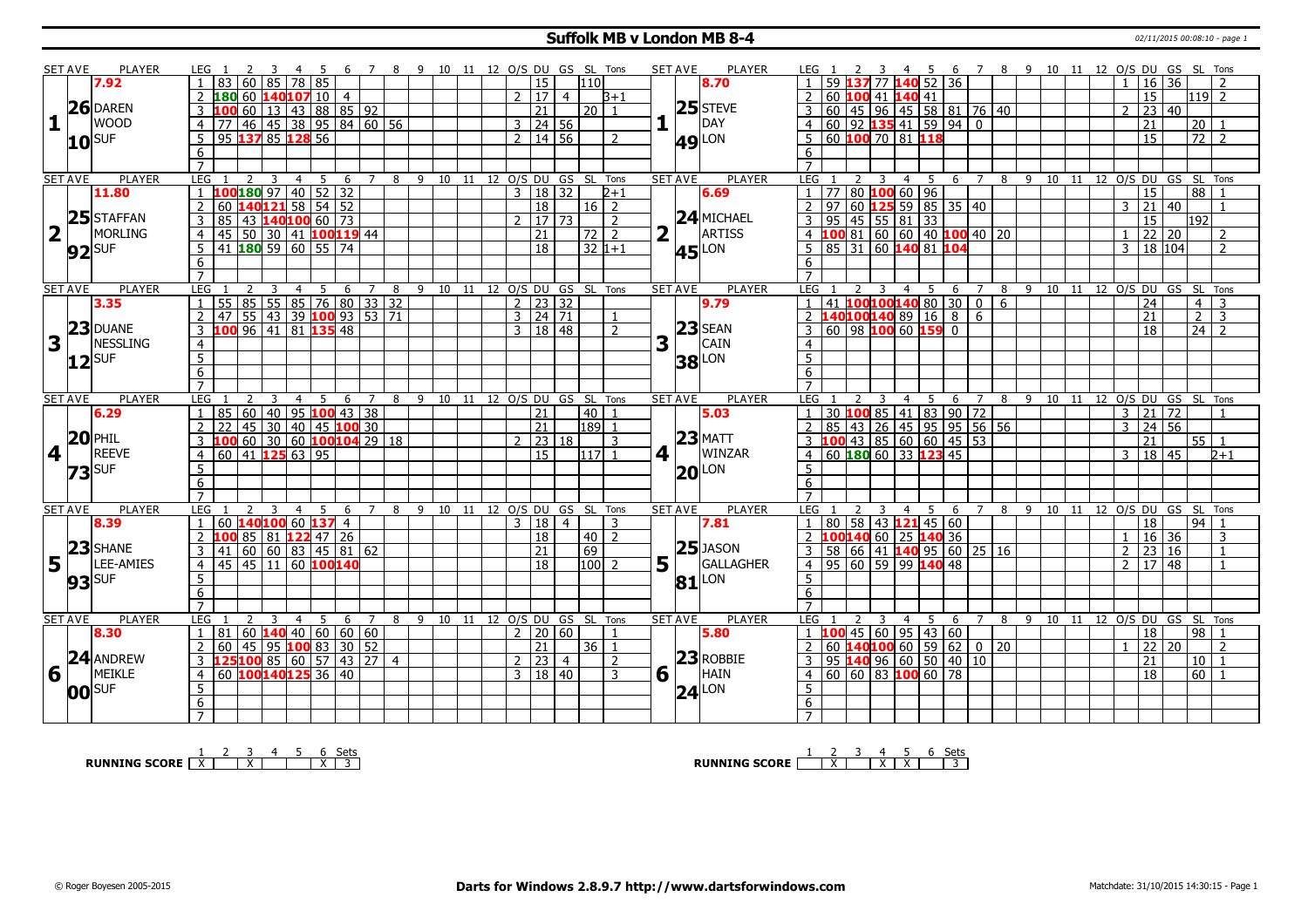## **Suffolk MB v London MB 8-4** 02/11/2015 00:08:10 - page 2

|                         | <b>SET AVE</b> | <b>PLAYER</b>    | LEG 1<br>$\mathcal{L}$                                         | 3                                | 4 5 6 7 8 9 10 11 12 O/S DU GS SL Tons |                 |                |                                |  |               |                     |                     |                 |                | <b>SET AVE</b> | <b>PLAYER</b>           | LEG <sub>1</sub>     |                                                        | $\overline{\mathbf{3}}$ |                |                |                                     |                |     |                                  |  |                |                     | 4 5 6 7 8 9 10 11 12 O/S DU GS SL Tons |                 |                |
|-------------------------|----------------|------------------|----------------------------------------------------------------|----------------------------------|----------------------------------------|-----------------|----------------|--------------------------------|--|---------------|---------------------|---------------------|-----------------|----------------|----------------|-------------------------|----------------------|--------------------------------------------------------|-------------------------|----------------|----------------|-------------------------------------|----------------|-----|----------------------------------|--|----------------|---------------------|----------------------------------------|-----------------|----------------|
|                         |                | 10.25            | 38 l                                                           |                                  | $51$ 105 83 72 0                       |                 |                |                                |  |               | $\overline{21}$     |                     | 12 <sub>1</sub> | $\overline{2}$ |                | 1.00                    |                      | 181 I                                                  |                         |                |                | 60 89 57 58 58 18                   |                |     |                                  |  | 2 <sup>1</sup> | 23 18               |                                        |                 |                |
|                         |                |                  | 2 $180140$ 44 57 60 20                                         |                                  |                                        |                 |                |                                |  |               | 2   17   20         |                     |                 | $2 + 1$        |                |                         | $\overline{2}$       | 40   96   60   59   60                                 |                         |                |                |                                     |                |     |                                  |  |                | 15                  |                                        | 186             |                |
|                         |                | <b>30</b> ANDREW | 3 96 180 140 85                                                |                                  |                                        |                 |                |                                |  |               | $2 \mid 11 \mid 85$ |                     |                 | $2 + 1$        |                | $21$ SPENCER            | $\overline{3}$       | 58   56   83   43                                      |                         |                |                |                                     |                |     |                                  |  |                | 12                  |                                        | 261             |                |
| $\overline{\mathbf{z}}$ |                | <b>GILDING</b>   | 4 140 96 58 60 93 54                                           |                                  |                                        |                 |                |                                |  |               |                     | $2 \mid 17 \mid 54$ |                 | $\overline{1}$ | 7              | <b>ELLIS</b>            |                      |                                                        |                         |                |                |                                     |                |     |                                  |  |                | $\overline{15}$     |                                        |                 |                |
|                         |                |                  |                                                                |                                  |                                        |                 |                |                                |  |               |                     |                     |                 |                |                |                         | $\overline{4}$       | 83 11 60 60 100                                        |                         |                |                |                                     |                |     |                                  |  |                |                     |                                        | 187             |                |
|                         |                | $18$ SUF         | 5                                                              |                                  |                                        |                 |                |                                |  |               |                     |                     |                 |                |                | 08 LON                  | 5                    |                                                        |                         |                |                |                                     |                |     |                                  |  |                |                     |                                        |                 |                |
|                         |                |                  | 6                                                              |                                  |                                        |                 |                |                                |  |               |                     |                     |                 |                |                |                         | $\overline{6}$       |                                                        |                         |                |                |                                     |                |     |                                  |  |                |                     |                                        |                 |                |
|                         |                |                  | $\overline{7}$                                                 |                                  |                                        |                 |                |                                |  |               |                     |                     |                 |                |                |                         | $\overline{7}$       |                                                        |                         |                |                |                                     |                |     |                                  |  |                |                     |                                        |                 |                |
|                         | <b>SET AVE</b> | <b>PLAYER</b>    | <b>LEG</b>                                                     | $\overline{4}$<br>3              | 5<br>6                                 | $\overline{7}$  |                | 8 9 10 11 12 0/S DU GS SL Tons |  |               |                     |                     |                 |                | <b>SET AVE</b> | <b>PLAYER</b>           | <b>LEG</b>           | 2                                                      | 3                       | $\overline{4}$ | 5              | 6                                   | $\overline{7}$ |     | 8 9 10 11 12 0/S DU GS SL Tons   |  |                |                     |                                        |                 |                |
|                         |                | 5.00             | $60 \ 81 \ 60$ 100 81 59 60<br>1                               |                                  |                                        |                 |                |                                |  |               |                     | $3 \ 21 \ 60$       |                 | $\mathbf{1}$   |                | 6.12                    | 59<br>$\mathbf{1}$   | 21                                                     | $63$ 85 99 78           |                |                |                                     |                |     |                                  |  |                | 18                  |                                        | 96              |                |
|                         |                |                  | 60 55 60 41 45 60<br>$\overline{2}$                            |                                  |                                        |                 |                |                                |  |               | 18                  |                     | 180             |                |                |                         | $\overline{2}$<br>81 | $180$ 16 60 132 0 32                                   |                         |                |                |                                     |                |     |                                  |  |                |                     | $2 \mid 20 \mid 32 \mid$               |                 | $2 + 1$        |
|                         |                | $22$ JOHN        | 3 100 85 28 85 100 52 51                                       |                                  |                                        |                 |                |                                |  |               | $2 \mid 20 \mid 51$ |                     |                 | $\mathcal{P}$  |                | $23$ NICK               | 60<br>3              | $95$ 100 40 60 76                                      |                         |                |                |                                     |                |     |                                  |  |                | $\overline{18}$     |                                        | l 70 l          | $\overline{1}$ |
| 8                       |                | <b>ATTWATER</b>  | 4 100 60 26 45 85 100 85                                       |                                  |                                        |                 |                |                                |  |               | 3   21   85         |                     |                 | $\overline{2}$ | 8              | <b>COCKS</b><br>$\pm 1$ | $\overline{4}$       | $55$ 26 60 100 100 41 60                               |                         |                |                |                                     |                |     |                                  |  |                | $\overline{21}$     |                                        | $59$   2        |                |
|                         | $ 80 $ SUF     |                  | $5\overline{)}$                                                |                                  |                                        |                 |                |                                |  |               |                     |                     |                 |                |                | LON<br><b>10</b>        | $\overline{5}$       |                                                        |                         |                |                |                                     |                |     |                                  |  |                |                     |                                        |                 |                |
|                         |                |                  | 6                                                              |                                  |                                        |                 |                |                                |  |               |                     |                     |                 |                |                |                         | 6                    |                                                        |                         |                |                |                                     |                |     |                                  |  |                |                     |                                        |                 |                |
|                         |                |                  | $\overline{7}$                                                 |                                  |                                        |                 |                |                                |  |               |                     |                     |                 |                |                |                         | $\overline{7}$       |                                                        |                         |                |                |                                     |                |     |                                  |  |                |                     |                                        |                 |                |
|                         | <b>SET AVE</b> | PLAYER           | LEG                                                            | 3<br>$\overline{4}$              | 5                                      | $6\overline{7}$ |                | 8 9 10 11 12 0/S DU GS SL Tons |  |               |                     |                     |                 |                | <b>SET AVE</b> | <b>PLAYER</b>           | <b>LEG</b>           |                                                        | 3                       | $\overline{4}$ | 5              | 6                                   | $\overline{7}$ |     | 8 9 10 11 12 0/S DU GS SL Tons   |  |                |                     |                                        |                 |                |
|                         |                | 4.80             | $\overline{1}$                                                 | 140100 60 56 64                  |                                        |                 |                |                                |  |               | $\overline{18}$     |                     | $\overline{4}$  | $\overline{2}$ |                | 5.35                    | 95                   | 62   22                                                |                         |                |                | 36 81 135 70                        |                |     |                                  |  | $\overline{3}$ | $21 \overline{70}$  |                                        |                 |                |
|                         |                |                  | 2<br>42                                                        | $14066$   45   27   85   56   20 |                                        |                 |                |                                |  |               | $\overline{24}$     |                     | $\overline{20}$ | $\mathbf{1}$   |                |                         | $\overline{2}$       | <mark>100</mark> 81 <mark>100</mark> 41   97   66   12 |                         |                |                |                                     | $\overline{4}$ |     |                                  |  |                | $22 \mid 4$         |                                        |                 | $\overline{2}$ |
|                         |                | $22$ MARTIN      | $\overline{3}$                                                 | 93 58 100 45 59 53 61            |                                        |                 |                |                                |  |               | $\overline{21}$     |                     | 32              | $\overline{1}$ |                | $23$ DAVID              | $\overline{3}$<br>22 |                                                        |                         |                |                | $100$ 85 41 $100$ 60 53 40          |                |     |                                  |  |                | 22 40               |                                        |                 | $\overline{2}$ |
| $\boldsymbol{9}$        |                | <b>TOTMAN</b>    | $\overline{4}$                                                 |                                  |                                        |                 |                |                                |  |               |                     |                     |                 |                | 9 <sub>l</sub> | <b>WAWRZEWSKI</b>       | $\overline{4}$       |                                                        |                         |                |                |                                     |                |     |                                  |  |                |                     |                                        |                 |                |
|                         | $97$ SUF       |                  | 5                                                              |                                  |                                        |                 |                |                                |  |               |                     |                     |                 |                |                | $ 12 $ LON              | $\overline{5}$       |                                                        |                         |                |                |                                     |                |     |                                  |  |                |                     |                                        |                 |                |
|                         |                |                  | 6                                                              |                                  |                                        |                 |                |                                |  |               |                     |                     |                 |                |                |                         | $\overline{6}$       |                                                        |                         |                |                |                                     |                |     |                                  |  |                |                     |                                        |                 |                |
|                         |                |                  | $\overline{7}$                                                 |                                  |                                        |                 |                |                                |  |               |                     |                     |                 |                |                |                         | $\overline{7}$       |                                                        |                         |                |                |                                     |                |     |                                  |  |                |                     |                                        |                 |                |
|                         | <b>SET AVE</b> | <b>PLAYER</b>    | LEG                                                            | $\overline{4}$                   | 5 <sup>1</sup><br>6                    | $\overline{7}$  | $\overline{8}$ | 9 10 11 12 0/S DU GS SL Tons   |  |               |                     |                     |                 |                | <b>SET AVE</b> | <b>PLAYER</b>           | <b>LEG</b>           |                                                        | 3                       | $\overline{4}$ | 5              | 6                                   | $7^{\circ}$    | 8   | 9                                |  |                |                     | 10 11 12 0/S DU GS SL Tons             |                 |                |
|                         |                | 7.51             | $1 \mid 42 \mid 99 \mid 86$ 100 58 40                          |                                  |                                        |                 |                |                                |  |               | 18                  |                     | $76$   1        |                |                | 8.72                    | $\mathbf{1}$         |                                                        | 58 139 15 133 16        |                |                |                                     |                |     |                                  |  |                | $2 \mid 17 \mid 16$ |                                        |                 | 3              |
|                         |                |                  | $\overline{2}$<br>$60$   97   95 <b>100</b> 54   71   18   0   |                                  |                                        |                 |                |                                |  |               | 24                  |                     | $6-1$           | $\blacksquare$ |                |                         | $\overline{2}$<br>60 |                                                        |                         |                |                | <b>180</b> 60 60 11 55 35 35        |                | -5. |                                  |  |                | 3 27                | l 5.                                   |                 | $1+1$          |
|                         |                | $25$ ARRON       | 3   96   45   100   81   99   60   20                          |                                  |                                        |                 |                |                                |  |               |                     | $3 \mid 21 \mid 20$ |                 | -1             |                | $24$ SCOTT              | 81<br>$\overline{3}$ |                                                        |                         |                |                |                                     |                |     |                                  |  |                | 18                  |                                        | 134             |                |
| 10 <sup>1</sup>         |                | FAIRWEATHER      | 4 177134 93 37 60                                              |                                  |                                        |                 |                |                                |  |               | 3   15   60         |                     |                 | $\overline{2}$ | 0 I            | <b>ARTISS</b>           | $\overline{4}$       | 57180459760                                            |                         |                |                |                                     |                |     |                                  |  |                | 15                  |                                        | $62 1+1$        |                |
|                         |                |                  | 5 140 54 99 96 24 88                                           |                                  |                                        |                 |                |                                |  |               | 3   18   88         |                     |                 | $\overline{1}$ |                | $37$ <sup>LON</sup>     | $\overline{5}$       | 68 85 85 96 100                                        |                         |                |                |                                     |                |     |                                  |  |                | 15                  |                                        | $\overline{67}$ | $\overline{1}$ |
|                         | $24$ SUF       |                  | 6                                                              |                                  |                                        |                 |                |                                |  |               |                     |                     |                 |                |                |                         |                      |                                                        |                         |                |                |                                     |                |     |                                  |  |                |                     |                                        |                 |                |
|                         |                |                  | $\overline{7}$                                                 |                                  |                                        |                 |                |                                |  |               |                     |                     |                 |                |                |                         |                      |                                                        |                         |                |                |                                     |                |     |                                  |  |                |                     |                                        |                 |                |
|                         |                |                  |                                                                |                                  |                                        |                 |                |                                |  |               |                     |                     |                 |                |                |                         | 6                    |                                                        |                         |                |                |                                     |                |     |                                  |  |                |                     |                                        |                 |                |
| <b>SET AVE</b>          |                |                  |                                                                |                                  |                                        |                 |                |                                |  |               |                     |                     |                 |                |                |                         | $\overline{7}$       |                                                        |                         |                |                |                                     |                |     |                                  |  |                |                     |                                        |                 |                |
|                         |                | <b>PLAYER</b>    | LEG                                                            | $\overline{4}$                   | -5<br>- 6                              | 7               |                | 8 9 10 11 12 O/S DU GS SL Tons |  |               |                     |                     |                 |                | <b>SET AVE</b> | <b>PLAYER</b>           | LEG 1                |                                                        | 3                       | $\overline{4}$ | $\overline{5}$ | 6                                   |                |     | 7 8 9 10 11 12 0/S DU GS SL Tons |  |                |                     |                                        |                 |                |
|                         |                | 9.33             | 60   45   85   55   80   100<br>$\blacksquare$                 |                                  |                                        |                 |                |                                |  |               | 18                  |                     | $76$   1        |                |                | 3.35                    |                      | $81$   95   81   80   45   59   60                     |                         |                |                |                                     |                |     |                                  |  |                | $2 \ 20 \ 60$       |                                        |                 |                |
|                         |                |                  | $\overline{2}$                                                 | 00100 60 45 123 73               |                                        |                 |                |                                |  |               | 3   18   73         |                     |                 | 3              |                |                         | $\overline{2}$<br>80 | 95819545                                               |                         |                |                |                                     |                |     |                                  |  |                | $\overline{15}$     |                                        | 105             |                |
|                         | $ 25 $ IAN     |                  | 3                                                              | 60 100 100 40 85 76 40           |                                        |                 |                |                                |  |               | 3   21   40         |                     |                 | 2              |                | 24 STUART               | 3<br>50              |                                                        |                         |                |                | $\boxed{41}$ 30 60 85 <b>135</b> 80 |                |     |                                  |  |                | 21                  |                                        | $\overline{20}$ |                |
|                         |                | <b>RANDLES</b>   | <b>100</b> 81 60 <b>100</b> 26 <b>110</b> 24<br>$\overline{4}$ |                                  |                                        |                 |                |                                |  |               | 2   20   24         |                     |                 | $\overline{3}$ | L1 1           | PATT                    | 85<br>$\overline{4}$ | $100$ 45 $100$ 22 55                                   |                         |                |                |                                     |                |     |                                  |  |                | $\overline{18}$     |                                        | 94              | $\overline{2}$ |
|                         |                |                  | 5                                                              |                                  |                                        |                 |                |                                |  |               |                     |                     |                 |                |                |                         | 5                    |                                                        |                         |                |                |                                     |                |     |                                  |  |                |                     |                                        |                 |                |
|                         | $ 04 $ SUF     |                  | 6                                                              |                                  |                                        |                 |                |                                |  |               |                     |                     |                 |                |                | $12$ LON                | 6                    |                                                        |                         |                |                |                                     |                |     |                                  |  |                |                     |                                        |                 |                |
|                         |                |                  | $\overline{7}$                                                 |                                  |                                        |                 |                |                                |  |               |                     |                     |                 |                |                |                         | $\overline{7}$       |                                                        |                         |                |                |                                     |                |     |                                  |  |                |                     |                                        |                 |                |
|                         | <b>SET AVE</b> | <b>PLAYER</b>    | LEG                                                            | 3<br>4                           | -5<br>6                                | $\overline{7}$  | 8              | 9 10 11 12 O/S DU GS SL Tons   |  |               |                     |                     |                 |                | <b>SET AVE</b> | <b>PLAYER</b>           | LEG                  |                                                        | 3                       | $\overline{4}$ | 5.             | 6                                   | $\overline{7}$ | 8   | 9                                |  |                |                     | 10 11 12 O/S DU GS SL Tons             |                 |                |
|                         |                | 14.00            | 1 100125140 96 40                                              |                                  |                                        |                 |                |                                |  |               |                     | 13 40               |                 | 3              |                | 10.41                   | $\mathbf{1}$         | 140 43 100 121                                         |                         |                |                |                                     |                |     |                                  |  |                | 12                  |                                        | 97   3          |                |
|                         |                |                  | 30 100 43 41 180 67 20<br>$\overline{2}$                       |                                  |                                        |                 |                |                                |  |               | $\overline{21}$     |                     | $20\,$ $2+1$    |                |                |                         | $\overline{2}$<br>40 |                                                        |                         |                |                | 85 95 40 93 59 65 24                |                |     |                                  |  |                | 22 24               |                                        |                 |                |
|                         |                | $ 28 $ JONATHON  | $\overline{3}$ $\overline{1}$                                  | 79 95 83 29 90                   |                                        |                 |                |                                |  | $\mathcal{D}$ |                     | 17190               |                 | $\mathbf{1}$   |                | $27$ WAYNE              | $\overline{3}$<br>83 | $140$ 95 32 47                                         |                         |                |                |                                     |                |     |                                  |  |                | 15                  |                                        | 104             |                |
|                         |                | KING             | 4 4 6 100 60 60 100 109                                        |                                  |                                        |                 |                |                                |  |               | 18                  |                     | $32$ 3          |                | $2^{\top}$     | <b>BROWN</b>            | $\overline{4}$       | $100$ 60 60 60 85 96 40                                |                         |                |                |                                     |                |     |                                  |  |                | 19 40               |                                        |                 | $\mathbf{1}$   |
|                         |                |                  | 100121 66 100 78 36<br>$\overline{5}$                          |                                  |                                        |                 |                |                                |  |               |                     | 16 36               |                 | 3              |                |                         | $\overline{5}$       | 100100100140 45                                        |                         |                |                |                                     |                |     |                                  |  |                | $\overline{15}$     |                                        | $16 \mid 4$     |                |
| 11    <br>$12^{\top}$   |                | $86$ SUF         |                                                                |                                  |                                        |                 |                |                                |  |               |                     |                     |                 |                |                | <b>57</b> LON           |                      |                                                        |                         |                |                |                                     |                |     |                                  |  |                |                     |                                        |                 |                |
|                         |                |                  | 6<br>$\overline{7}$                                            |                                  |                                        |                 |                |                                |  |               |                     |                     |                 |                |                |                         | 6<br>$\overline{7}$  |                                                        |                         |                |                |                                     |                |     |                                  |  |                |                     |                                        |                 |                |

|                                                                            | $\overline{ }$<br>$-1$                                                                      |
|----------------------------------------------------------------------------|---------------------------------------------------------------------------------------------|
| <b>RUNNING SCORE</b><br>. .                                                | <b>RUNNING SCORE</b>                                                                        |
| $\sim$ $\sim$<br>IOP:<br>Gilding 30.18<br>Suffolk MB<br>$.$ Androw $\cdot$ | <b>IOP</b><br>- Jason Gallagher - ر<br><b>DE 01</b><br>$1$ and an $M'$<br>London Mi<br>0.כ∠ |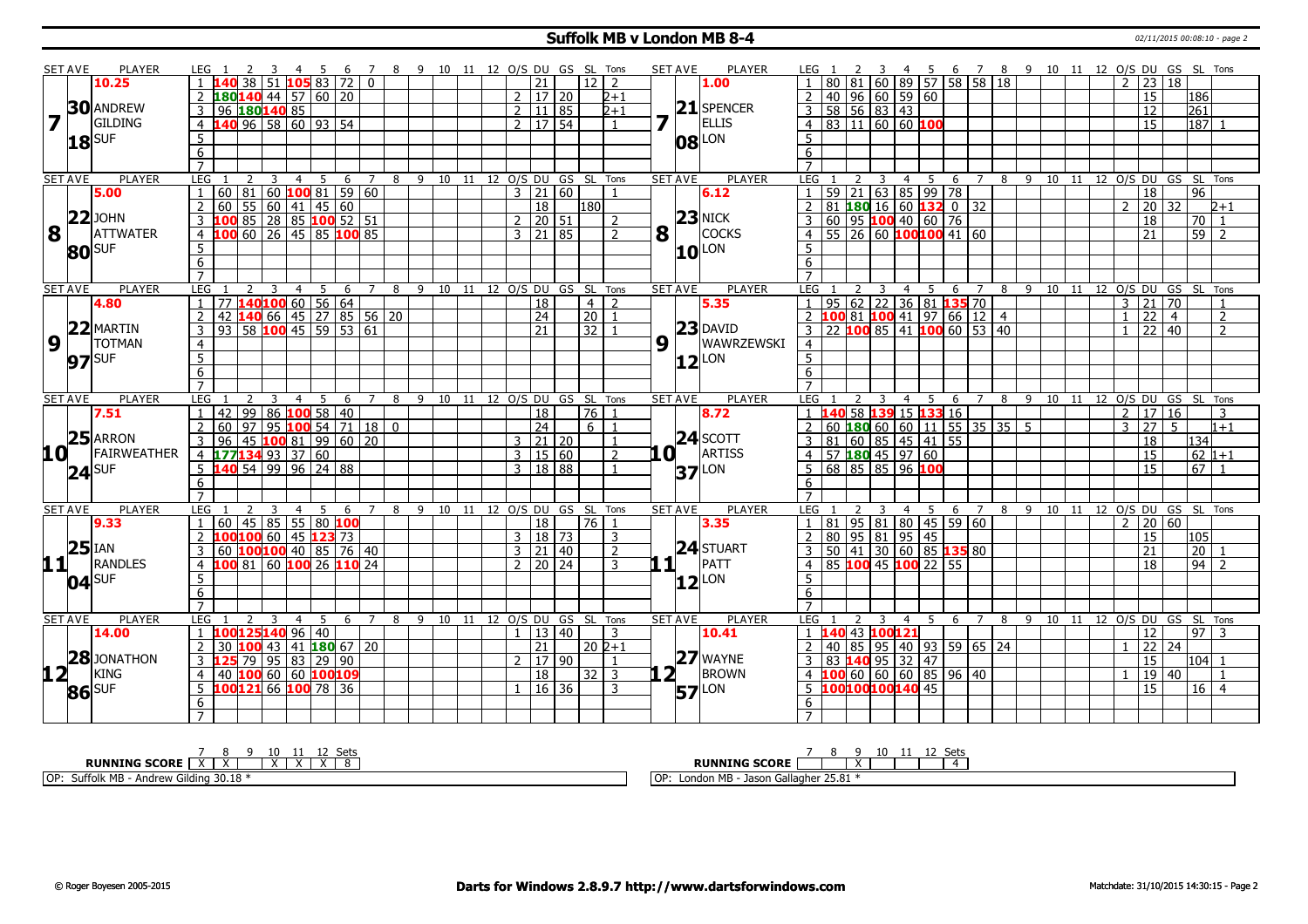# **Suffolk MB**

# **London MB**

| <b>PLAYER</b>        |    | W/Liwonilost! | <b>AVE</b> | <b>TAVE</b>          | <b>POINTS DARTS TONS TON+1180</b> |     |    |    |   | <b>TONS</b> | <b>PLAYER</b>          |   |    | W/L WON LOST | <b>AVE</b> | TAVE  | POINTS   DARTS   TONS   TON+   180 |      |    |     |          | <b>TONS</b> |
|----------------------|----|---------------|------------|----------------------|-----------------------------------|-----|----|----|---|-------------|------------------------|---|----|--------------|------------|-------|------------------------------------|------|----|-----|----------|-------------|
| Daren Wood           |    |               | 26.10      | 7.92                 | 2375                              | 91  |    |    |   | $6 + 1$     | Steve Dav              |   |    |              | 25.49      | 8.70  | 2294                               | 90   |    |     | υ        | $7 + 0$     |
| Staffan Morling      |    |               | 25.92      | $11.80$ <sup>1</sup> | 2385                              | 92  |    |    |   | $9+2$       | Michael Artiss         | W |    |              | 24.45      | 6.69  | 2225                               | 91   |    |     | 0        | $6+0$       |
| Duane Nessling       |    |               | 23.12      | 3.35                 | 1503                              | 65  |    |    | 0 | $3 + 0$     | <b>Sean Cain</b>       |   |    |              | 23.38      | 9.79  | 1473                               | 63   |    |     | 0        | $8 + 0$     |
| Phil Reeve           |    |               | 20.73      | 6.29                 | 1658                              | 80  |    |    | 0 | $6 + 0$     | Matt Winzar            |   |    |              | 23.20      | 5.03  | 1949                               | 84   |    |     |          | $4 + 1$     |
| Shane Lee-Amies      |    |               | 23.93      | 8.39                 | 1795                              | 75  |    |    | 0 | $7 + 0$     | <b>Jason Gallagher</b> |   |    |              | 25.81      | 7.81  | 1910                               | 74 I |    |     | 0        | $6 + 0$     |
| Andrew Meikle        |    |               | 24.00      | 8.30                 | 1968                              | 82  |    |    |   | $7 + 0$     | Robbie Hain            |   |    |              | 23.24      | 5.80  | 1836                               | 79   |    |     |          | $5 + 0$     |
| Andrew Gildina       |    |               | 30.18      | 10.25                | 1992                              | 66  |    |    |   | $7 + 2$     | Spencer Ellis          |   |    |              | 21.08      | 1.00  | 1370                               | 65   |    | 0 I | υ        | 1+0         |
| <b>John Attwater</b> |    |               | 22.80      | 5.00                 | 1824                              | 80  |    |    | 0 | $5 + 0$     | <b>Nick Cocks</b>      |   |    |              | 23.10      | 6.12  | 1779                               |      |    |     |          | $5 + 1$     |
| Martin Totman        |    |               | 22.97      | 4.80 l               | 1447                              | 63  |    |    |   | $4 + 0$     | David Wawrzewski       |   |    |              | 23.12      | 5.35  | 1503                               | 65   |    | 0 I |          | $5 + 0$     |
| Arron Fairweather    |    |               | 25.24      | 7.51                 | 2423                              | 96  |    |    | 0 | $6 + 0$     | <b>Scott Artiss</b>    |   |    |              | 24.37      | 8.72  | 2242                               | 92   |    |     |          | $6 + 2$     |
| Ian Randles          |    |               | 25.04      | 9.33                 | 1928                              |     |    |    | 0 | $9 + 0$     | <b>Stuart Patt</b>     |   |    |              | 24.12      | 3.35  | 1785                               | 74   |    | 0 I | $\Omega$ | $3 + 0$     |
| Jonathon King        |    |               | 28.86      | 14.00                | 2453                              | 85  | 10 |    |   | $12 + 1$    | Wavne Brown            |   |    |              | 27.57      | 10.41 | 2288                               | 83   |    |     |          | $9 + 0$     |
| <b>TOTALS</b>        | 28 | 22            | 24.95      |                      | 23751                             | 952 | 59 | 16 | b | $81 + 6$    | <b>TOTALS</b>          |   | 22 | 28           | 24.18      |       | 22654                              | 937  | 44 |     |          | $65 + 4$    |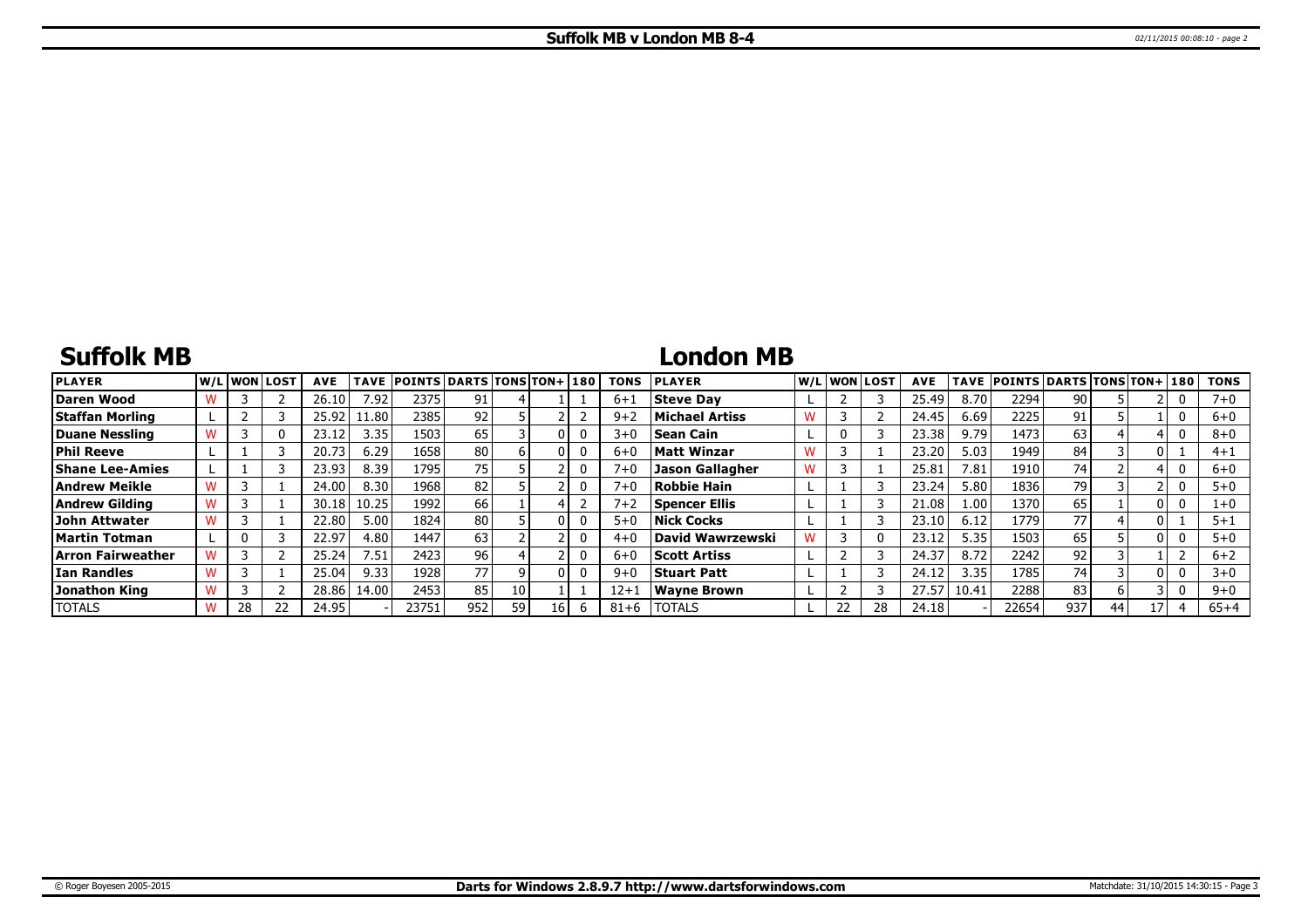## **Suffolk WB v London WB 1-5** 02/11/2015 00:07:41 - page 1

|                         | <b>SET AVE</b> | <b>PLAYER</b>              | LEG 1               |                                                                                                                 |                |                | - 5             | - 6                     |                |                | 7 8 9 10 11 12 O/S DU GS SL Tons |                              |                |                |                     |                   |                          |             | <b>SET AVE</b>      | PLAYER         |                                  |                 |                  |                 |                 |                | - 6 | 78                                                                                                                |   | - 9 |      |                                      |              |                    |                 | 10 11 12 O/S DU GS SL Tons       |                |                |
|-------------------------|----------------|----------------------------|---------------------|-----------------------------------------------------------------------------------------------------------------|----------------|----------------|-----------------|-------------------------|----------------|----------------|----------------------------------|------------------------------|----------------|----------------|---------------------|-------------------|--------------------------|-------------|---------------------|----------------|----------------------------------|-----------------|------------------|-----------------|-----------------|----------------|-----|-------------------------------------------------------------------------------------------------------------------|---|-----|------|--------------------------------------|--------------|--------------------|-----------------|----------------------------------|----------------|----------------|
|                         |                |                            | $\overline{1}$      |                                                                                                                 |                |                |                 |                         |                |                |                                  |                              |                |                |                     |                   |                          |             |                     | 2.00           |                                  | 76              | 45               |                 |                 |                |     | 65   93   28   42   8   20   38   84   0   0                                                                      |   |     |      |                                      |              |                    | 36              |                                  | 2              |                |
|                         |                |                            |                     | 21 28 47 22 73 22 40 40 43 60 45 60 3 36 60<br>85 7 43 40 80 22 45 22 26 26 21 50 2 41 16<br>2 85               |                |                |                 |                         |                |                |                                  |                              |                |                |                     |                   |                          |             |                     |                | $\overline{2}$                   | $\overline{25}$ | 52               | 30              |                 |                |     | $24   66   81   100   39   28   19   21   0$                                                                      |   |     |      |                                      |              |                    | 39              |                                  | 8              |                |
|                         |                | $ 13 $ BARBARA             | $\overline{3}$      | 30 81 22 26 45 41 30 22 74 35 76 19                                                                             |                |                |                 |                         |                |                |                                  |                              |                |                | $3 \mid 36 \mid 19$ |                   |                          |             | $13$ LISA           |                | $\mathbf{3}$                     |                 | $46$   26   31   |                 |                 |                |     | $85$ 100 26 22 81 42 36 0                                                                                         |   |     |      |                                      | $\mathbf{3}$ |                    | $\overline{36}$ |                                  | $\overline{3}$ |                |
|                         |                | <b>CHENERY</b>             |                     |                                                                                                                 |                |                |                 |                         |                |                |                                  |                              |                |                |                     |                   |                          |             |                     | <b>DUNFORD</b> |                                  |                 |                  |                 |                 |                |     |                                                                                                                   |   |     |      |                                      |              |                    |                 |                                  |                |                |
| 1                       |                |                            | $\overline{4}$      |                                                                                                                 |                |                |                 |                         |                |                |                                  |                              |                |                |                     |                   |                          |             |                     |                | $\overline{4}$                   |                 |                  |                 |                 |                |     |                                                                                                                   |   |     |      |                                      |              |                    |                 |                                  |                |                |
|                         |                | $30$ SUF                   | $\overline{5}$      |                                                                                                                 |                |                |                 |                         |                |                |                                  |                              |                |                |                     |                   |                          |             | 42 <sup>LON</sup>   |                | $\frac{5}{6}$                    |                 |                  |                 |                 |                |     |                                                                                                                   |   |     |      |                                      |              |                    |                 |                                  |                |                |
|                         |                |                            | $\overline{6}$      |                                                                                                                 |                |                |                 |                         |                |                |                                  |                              |                |                |                     |                   |                          |             |                     |                |                                  |                 |                  |                 |                 |                |     |                                                                                                                   |   |     |      |                                      |              |                    |                 |                                  |                |                |
|                         |                |                            | $\overline{7}$      |                                                                                                                 |                |                |                 |                         |                |                |                                  |                              |                |                |                     |                   |                          |             |                     |                | $\overline{7}$                   |                 |                  |                 |                 |                |     |                                                                                                                   |   |     |      |                                      |              |                    |                 |                                  |                |                |
|                         | <b>SET AVE</b> | <b>PLAYER</b>              | <b>LEG</b>          | <u>LEG 1 2 3 4 5 6 7 8 9 10 11 12 0/5 DU GS SL Tons</u><br>1 33 66 11 13 15 92 9 <b>100</b> 25 30 12 37 42 19 1 |                |                |                 |                         |                |                |                                  |                              |                |                |                     |                   |                          |             | <b>SET AVE</b>      | <b>PLAYER</b>  | LEG 1                            |                 |                  |                 |                 |                |     | 3 4 5 6 7 8 9 10 11 12 0/5 DU GS SL TOns<br> 60  44 <mark>100</mark> 41   7  97   30   20   0   0   2  41   5   1 |   |     |      |                                      |              |                    |                 |                                  |                |                |
|                         |                | 1.00                       |                     |                                                                                                                 |                |                |                 |                         |                |                |                                  |                              |                |                |                     |                   |                          |             |                     | 2.00           |                                  | 41              | 41               |                 |                 |                |     |                                                                                                                   |   |     |      |                                      |              |                    |                 |                                  |                |                |
|                         |                |                            |                     | 2   15   50   48   41   21   41   29   35   79   45   57   20                                                   |                |                |                 |                         |                |                |                                  |                              |                |                | 45                  | $\overline{14}$   |                          |             |                     |                | $\overline{2}$                   |                 | 60   85   41     |                 |                 |                |     | $26 \ 81 \ 100 \ 52 \ 36 \ 0 \ 0 \ 15 \ 0$                                                                        |   |     |      |                                      |              | $\overline{3}$     | 48 4            |                                  |                | $\mathbf{1}$   |
|                         |                | $11$ LEESA                 | $\overline{3}$      | 45   64   30   10   83   59   25   66   13   58   40                                                            |                |                |                 |                         |                |                |                                  |                              |                | $\overline{4}$ | $\overline{36}$     | $\overline{4}$    |                          |             | $12$ JANE           |                | 3                                |                 |                  |                 |                 |                |     | 45   60   60   26   11   55   17   78   41   45   41                                                              |   |     |      |                                      |              | $\overline{2}$     | 35 41           |                                  |                |                |
| $\overline{\mathbf{2}}$ |                | <b>WOOLLARD</b>            | $\overline{4}$      |                                                                                                                 |                |                |                 |                         |                |                |                                  |                              |                |                |                     |                   |                          | 2           |                     | <b>BIGGS</b>   | $\overline{4}$                   |                 |                  |                 |                 |                |     |                                                                                                                   |   |     |      |                                      |              |                    |                 |                                  |                |                |
|                         |                | $92$ SUF                   | $\overline{5}$      |                                                                                                                 |                |                |                 |                         |                |                |                                  |                              |                |                |                     |                   |                          |             | $12$ LON            |                | $\overline{5}$                   |                 |                  |                 |                 |                |     |                                                                                                                   |   |     |      |                                      |              |                    |                 |                                  |                |                |
|                         |                |                            | 6                   |                                                                                                                 |                |                |                 |                         |                |                |                                  |                              |                |                |                     |                   |                          |             |                     |                | $6\overline{6}$                  |                 |                  |                 |                 |                |     |                                                                                                                   |   |     |      |                                      |              |                    |                 |                                  |                |                |
|                         |                |                            | $\overline{7}$      |                                                                                                                 |                |                |                 |                         |                |                |                                  |                              |                |                |                     |                   |                          |             |                     |                |                                  |                 |                  |                 |                 |                |     |                                                                                                                   |   |     |      |                                      |              |                    |                 |                                  |                |                |
|                         | <b>SET AVE</b> | PLAYER                     | LEG                 |                                                                                                                 |                | $\overline{4}$ | 5               | 6                       | $\overline{7}$ | $\overline{8}$ |                                  | 9 10 11 12 O/S DU GS SL Tons |                |                |                     |                   |                          |             | <b>SET AVE</b>      | <b>PLAYER</b>  | LEG                              |                 |                  | 3               | $\overline{4}$  | 5 <sup>5</sup> | 6   | $7^{\circ}$                                                                                                       |   |     |      |                                      |              |                    |                 | 8 9 10 11 12 O/S DU GS SL Tons   |                |                |
|                         |                | 2.00                       | $\overline{1}$      | $41$   45   13   100   45   60   28   55   69   42                                                              |                |                |                 |                         |                |                |                                  |                              | $\overline{0}$ | $\Omega$       | $\overline{36}$     | $\overline{3}$    |                          |             |                     |                |                                  | 93              | $\overline{60}$  | $\sqrt{22}$     |                 |                |     | 26   7   30   41   22   44   56   40   40   2   38   20                                                           |   |     |      |                                      |              |                    |                 |                                  |                |                |
|                         |                |                            | $\overline{2}$      | 41 68 43 43 22 30 100 25 27 56                                                                                  |                |                |                 |                         |                |                |                                  |                              | 26             | $\mathbf 0$    | 42                  | 10                | $\overline{1}$           |             |                     |                | $\overline{2}$                   |                 |                  |                 |                 |                |     |                                                                                                                   |   |     |      |                                      |              |                    |                 |                                  |                |                |
|                         | $ 12 $ JAN     |                            |                     | $3   79   60   36   62   60   45   43   25   30   45   0$                                                       |                |                |                 |                         |                |                |                                  |                              |                | $\Omega$       | $\overline{39}$     | $\overline{8}$    |                          |             |                     | $12$ SARAH     | $\overline{3}$                   |                 |                  |                 |                 |                |     |                                                                                                                   |   |     |      |                                      |              |                    |                 |                                  |                |                |
| 3                       |                | <b>TURNER</b>              | $\overline{4}$      |                                                                                                                 |                |                |                 |                         |                |                |                                  |                              |                |                |                     |                   |                          | 3           |                     | STUTLEY        | $\overline{4}$                   |                 |                  |                 |                 |                |     |                                                                                                                   |   |     |      |                                      |              |                    |                 |                                  |                |                |
|                         |                |                            | 5                   |                                                                                                                 |                |                |                 |                         |                |                |                                  |                              |                |                |                     |                   |                          |             |                     |                | $\overline{5}$                   |                 |                  |                 |                 |                |     |                                                                                                                   |   |     |      |                                      |              |                    |                 |                                  |                |                |
|                         |                | $67$ SUF                   |                     |                                                                                                                 |                |                |                 |                         |                |                |                                  |                              |                |                |                     |                   |                          |             | 63                  | Lon            |                                  |                 |                  |                 |                 |                |     |                                                                                                                   |   |     |      |                                      |              |                    |                 |                                  |                |                |
|                         |                |                            | 6<br>$\overline{7}$ |                                                                                                                 |                |                |                 |                         |                |                |                                  |                              |                |                |                     |                   |                          |             |                     |                | $\overline{6}$<br>$\overline{7}$ |                 |                  |                 |                 |                |     |                                                                                                                   |   |     |      |                                      |              |                    |                 |                                  |                |                |
|                         |                | <b>PLAYER</b>              | <b>LEG</b>          |                                                                                                                 | $\overline{3}$ | 4              | $\overline{5}$  | $6\overline{}$          |                |                | 7 8 9 10 11 12 O/S DU GS SL Tons |                              |                |                |                     |                   |                          |             |                     | <b>PLAYER</b>  |                                  |                 |                  |                 |                 |                |     |                                                                                                                   |   |     |      |                                      |              |                    |                 |                                  |                |                |
| <b>SET AVE</b>          |                |                            |                     |                                                                                                                 |                |                |                 |                         |                |                |                                  |                              |                |                |                     |                   |                          |             | <b>SET AVE</b>      |                | LEG <sub>1</sub>                 |                 |                  | 3               | $\overline{4}$  | 5              | 6   |                                                                                                                   |   |     |      |                                      |              |                    |                 | 7 8 9 10 11 12 O/S DU GS SL Tons |                |                |
|                         |                |                            |                     |                                                                                                                 |                |                |                 |                         |                |                |                                  |                              |                |                |                     |                   |                          |             |                     |                |                                  |                 |                  |                 |                 |                |     |                                                                                                                   |   |     |      |                                      |              |                    |                 |                                  |                |                |
|                         |                | 4.14                       |                     |                                                                                                                 |                |                |                 |                         |                |                |                                  |                              |                |                | 39                  | 14                |                          |             |                     | 4.43           | $\mathbf{1}$                     |                 |                  |                 |                 |                |     | 26 60 32 45 15 7 30 41 101 30 42 52 2 38 20                                                                       |   |     |      |                                      |              |                    |                 |                                  |                |                |
|                         |                |                            |                     | 1 7 21 <b>100</b> 41 22 22 41 95 64 12 62 0<br>2 41 60 81 <b>100</b> 98 38 11 32 4 0 1                          |                |                |                 |                         |                |                |                                  |                              |                |                | $\overline{33}$     | 35                |                          |             |                     |                | $\overline{2}$                   |                 | 85               | 81              | $\overline{52}$ |                |     | $31$ 9 41 95 60 9 8 8                                                                                             |   |     |      |                                      |              | $2 \mid 35 \mid 8$ |                 |                                  |                |                |
|                         |                | $ 13 $ TERESA              |                     | $3$   30   22   75   114   53   81   31   71   17   3                                                           |                |                |                 |                         |                |                |                                  |                              | $\overline{0}$ | $\mathcal{P}$  | 37 2                |                   | $\overline{1}$           |             | $13$ su             |                | 3                                |                 | $\sqrt{5}$   22  |                 |                 |                |     | $100$ 41 38 32 55 45 79 72 0 0                                                                                    |   |     |      |                                      |              |                    | 36              |                                  | 12             |                |
| $\overline{\mathbf{4}}$ |                | DALE                       | 4 <sup>1</sup>      | 43 60 <b>100</b> 26 26 26 30 28 70 37 19                                                                        |                |                |                 |                         |                |                |                                  |                              |                | $\mathbf{0}$   | 37 36               |                   |                          | 4           |                     | HOLT           | $\overline{4}$                   | $\overline{26}$ |                  |                 |                 |                |     | $120$ 41 $122$ 45 97 0 26 9                                                                                       |   |     |      | $\boxed{0}$ $\boxed{11}$ $\boxed{0}$ |              |                    | 39              |                                  | 4 <sup>1</sup> | $\overline{2}$ |
|                         |                |                            | 5                   | $26$ 36 22                                                                                                      |                |                |                 | 40 45 58 41 41 41 22 57 |                |                |                                  |                              |                |                | $\overline{33}$     | $\overline{72}$   |                          |             |                     |                |                                  | 35              | 60 41            |                 | $\overline{17}$ |                |     | $60 \ 85 \ 60 \ 59 \ 44 \ 30 \ 10$                                                                                |   |     |      |                                      |              | $\mathbf{3}$       |                 | 33 10                            |                |                |
|                         |                | $32$ SUF                   | 6                   |                                                                                                                 |                |                |                 |                         |                |                |                                  |                              |                |                |                     |                   |                          |             | $75$ <sup>LON</sup> |                | 6                                |                 |                  |                 |                 |                |     |                                                                                                                   |   |     |      |                                      |              |                    |                 |                                  |                |                |
|                         |                |                            | $\overline{7}$      |                                                                                                                 |                |                |                 |                         |                |                |                                  |                              |                |                |                     |                   |                          |             |                     |                | $\overline{7}$                   |                 |                  |                 |                 |                |     |                                                                                                                   |   |     |      |                                      |              |                    |                 |                                  |                |                |
|                         | <b>SET AVE</b> | <b>PLAYER</b>              | LEG                 |                                                                                                                 |                | 4              | - 5             | 6                       |                | 8              |                                  | 9 10 11 12 0/S DU GS SL      |                |                |                     |                   | Tons                     |             | <b>SET AVE</b>      | <b>PLAYER</b>  | LEG                              |                 |                  |                 | 4               | 5              | 6   |                                                                                                                   | 8 |     | 9 10 | 11                                   |              |                    |                 | 12 O/S DU GS SL Tons             |                |                |
|                         |                | 3.25                       | $\overline{1}$      | 41 60 60 60                                                                                                     |                |                |                 | $5 \t100 \t60$          |                |                |                                  |                              |                |                | $\overline{21}$     | $115$ 1           |                          |             |                     | 1.00           |                                  | 85              | $\overline{141}$ | $\overline{26}$ |                 |                |     | 85   60   26   98   80                                                                                            |   |     |      |                                      |              | $\mathbf{R}$       |                 | 24 80                            |                |                |
|                         |                |                            |                     | 2 60 28 81 26 22 81 43 60 44 56                                                                                 |                |                |                 |                         |                |                |                                  |                              |                |                | $3 \mid 30 \mid 56$ |                   |                          |             |                     |                | $\overline{2}$                   |                 |                  |                 |                 |                |     |                                                                                                                   |   |     |      |                                      |              |                    | $\overline{27}$ |                                  | $ 80\rangle$   |                |
|                         |                |                            | $\overline{3}$      |                                                                                                                 |                |                |                 |                         |                |                |                                  |                              |                |                | $\overline{21}$     | $\overline{79}$ 1 |                          |             | <b>18 KELLY</b>     |                | $\overline{3}$                   |                 |                  |                 |                 |                |     |                                                                                                                   |   |     |      |                                      |              | 3                  |                 | 24 20                            |                |                |
|                         |                | $18$ SARAH<br><b>CESKA</b> |                     | 60 26 92 100 97 19 28                                                                                           |                |                |                 |                         |                |                |                                  |                              |                |                | 3 30 40             |                   |                          |             | H.                  | <b>LIVETT</b>  | $\overline{4}$                   |                 |                  |                 |                 |                |     |                                                                                                                   |   |     |      |                                      |              |                    | 27              |                                  | 35             |                |
| 5                       |                |                            | 5                   | $4   60   60   43   60   60   40   60   78   0   40$                                                            |                |                |                 |                         |                |                |                                  |                              |                |                | 21                  | 70 1              |                          | 5           |                     |                |                                  |                 |                  |                 |                 |                |     |                                                                                                                   |   |     |      |                                      |              |                    |                 | $3 \mid 24 \mid 56$              |                |                |
|                         |                | $ 22 $ SUF                 |                     | $60   60   60   81$ 125 25 20                                                                                   |                |                |                 |                         |                |                |                                  |                              |                |                |                     |                   |                          |             | <b>97</b> LON       |                | 5                                |                 |                  |                 |                 |                |     | 43 40 41 60 80 41 28 60 28<br>83 83 60 45 85 60 65 20<br>45 60 45 60 85 70 41 55 5<br>60 60 60 95 100 42 28 56    |   |     |      |                                      |              |                    |                 |                                  |                |                |
|                         |                |                            | 6<br>$\overline{7}$ |                                                                                                                 |                |                |                 |                         |                |                |                                  |                              |                |                |                     |                   |                          |             |                     |                | 6<br>$\overline{7}$              |                 |                  |                 |                 |                |     |                                                                                                                   |   |     |      |                                      |              |                    |                 |                                  |                |                |
|                         |                |                            |                     |                                                                                                                 |                |                |                 |                         |                |                |                                  |                              |                |                |                     |                   |                          |             |                     |                |                                  |                 |                  |                 |                 |                |     |                                                                                                                   |   |     |      |                                      |              |                    |                 |                                  |                |                |
|                         | <b>SET AVE</b> | <b>PLAYER</b>              | LEG                 |                                                                                                                 |                | $\overline{4}$ | $5\overline{)}$ | 6                       | $\overline{7}$ | 8              |                                  | 9 10 11 12 0/S DU GS SL Tons |                |                |                     |                   |                          |             | <b>SET AVE</b>      | <b>PLAYER</b>  | LEG                              |                 |                  |                 |                 | 5              | 6   | $\overline{7}$                                                                                                    | 8 |     |      |                                      |              |                    |                 | 9 10 11 12 0/S DU GS SL Tons     |                |                |
|                         |                | 5.09                       | $\mathbf{1}$        | 66   85   39   21   45   4   41   6   45 <b>109</b> 40                                                          |                |                |                 |                         |                |                |                                  |                              |                |                | $3 \mid 33 \mid 40$ |                   |                          |             |                     | 5.25           | $\mathbf{1}$                     |                 |                  |                 |                 |                |     | 64 45 15 45 80 125 23 44 20 20                                                                                    |   |     |      |                                      |              |                    | 30              |                                  | l 20 l         |                |
|                         |                |                            |                     | 2 36 60 17 60 60 85 31 45 75                                                                                    |                |                |                 |                         |                |                |                                  |                              |                |                | 27                  | 32                |                          |             |                     |                | $2^{\circ}$                      |                 |                  |                 |                 |                |     | 45 45 45 40 81 41 60 86 34 24                                                                                     |   |     |      |                                      |              |                    |                 | $3 \ 30 \ 24$                    |                |                |
|                         |                | $15$ MANDY                 |                     |                                                                                                                 |                |                |                 |                         |                |                |                                  |                              | $\Omega$       | 9              | 36                  | 9                 | $\overline{\phantom{a}}$ |             | $16$ DEE            |                | $\overline{3}$                   | 45              |                  |                 |                 |                |     | 141 81 <b>100100</b> 58 20 16 20 0 0 20 3 36 20                                                                   |   |     |      |                                      |              |                    |                 |                                  |                | $\overline{2}$ |
| 6                       |                | <b>REEVES</b>              |                     | 4 100 100 58 25 60 11 60 55 16                                                                                  |                |                |                 |                         |                |                |                                  |                              |                |                | $\overline{27}$     | $16$ 2            |                          | $6\sqrt{1}$ |                     | <b>BELCHER</b> | $\overline{4}$                   |                 |                  |                 |                 |                |     | $\frac{130}{30}$ 41 <b>100</b> 41 45 45 <b>100</b> 75 16 8                                                        |   |     |      |                                      |              |                    | $1 \ 28 \ 8$    |                                  |                | $\overline{2}$ |
|                         |                |                            | 5                   |                                                                                                                 |                |                |                 |                         |                |                |                                  |                              |                |                |                     |                   |                          |             | <b>00</b> LON       |                | 5                                |                 |                  |                 |                 |                |     |                                                                                                                   |   |     |      |                                      |              |                    |                 |                                  |                |                |
|                         |                | $ 83 $ SUF                 | 6<br>$\overline{7}$ |                                                                                                                 |                |                |                 |                         |                |                |                                  |                              |                |                |                     |                   |                          |             |                     |                | 6                                |                 |                  |                 |                 |                |     |                                                                                                                   |   |     |      |                                      |              |                    |                 |                                  |                |                |

| ن†ھ ک<br>$-1$                                           | ⊾∽                                                       |
|---------------------------------------------------------|----------------------------------------------------------|
| <b>RUNNING SCORE</b>                                    | <b>RUNNING SCORE</b>                                     |
| l OP:<br>∵ -uırolk WB - P<br>Chener<br>` - Barbara<br>ر | l OP.<br>$V \cap W$<br>ondon WB<br>Livell 10.9.<br>ווסאו |